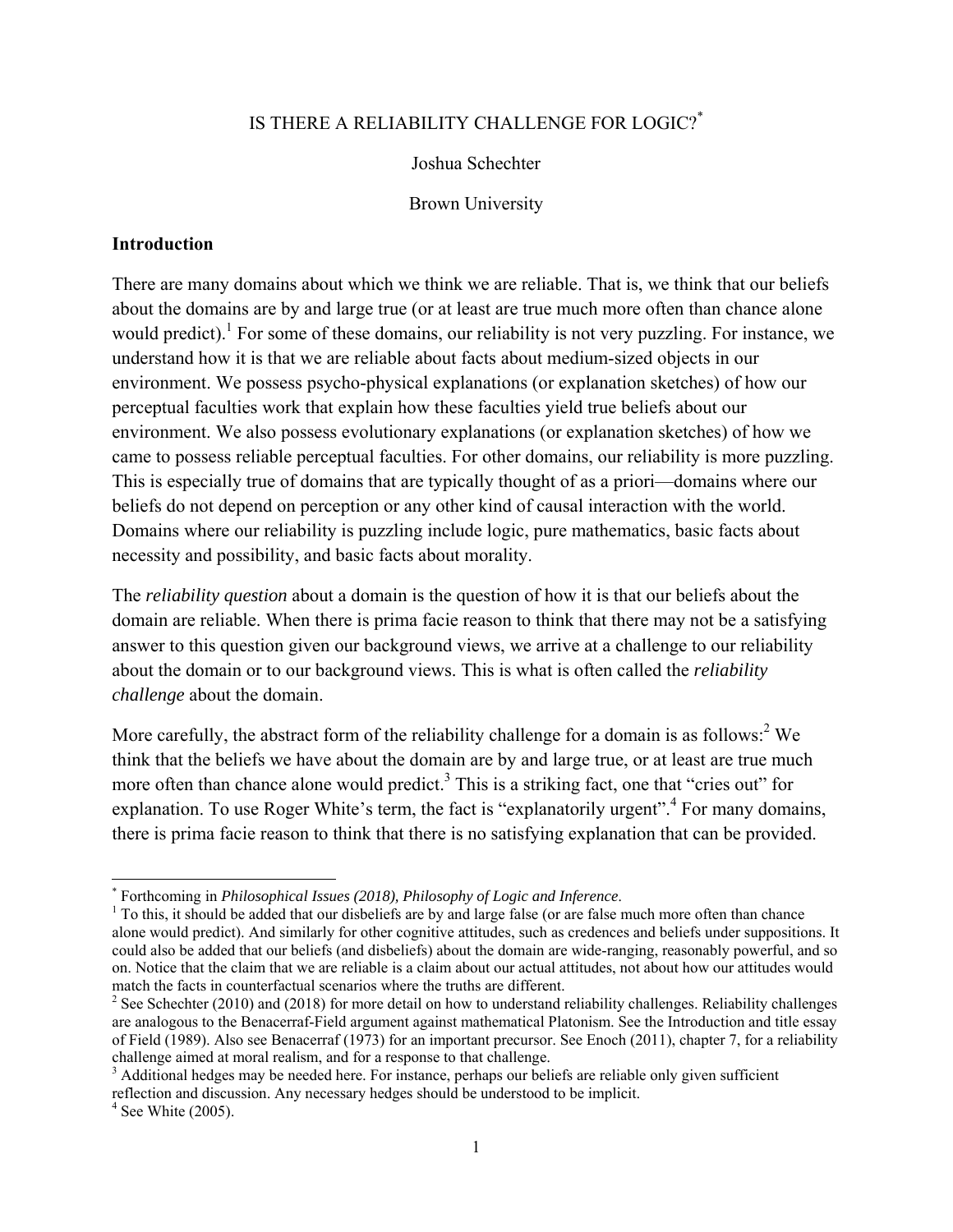This tends to be true when (i) we think that the domain is a domain of objective, mindindependent fact; and (ii) we think that the facts of the domain do not play a causal role in explaining our beliefs. This is because, given (i) and (ii), our beliefs do not explain the facts and the facts do not explain our beliefs. (Typically, there is also reason to think there is no third factor that somehow explains both our beliefs and the facts.) According to a general epistemic principle, it is a cost of a theory if it treats a striking phenomenon within the scope of the theory as accidental or otherwise inexplicable. This yields a tension within our overall package of views. There is rational pressure to resolve this tension by giving up the claim that we are reliable about the domain, giving up the claim that the domain is objective, giving up the claim that facts of the domain do not play a causal role in explaining our beliefs, or giving up some of our background views of the world that help to make it difficult to provide a satisfying explanation of our reliability. For some domains, giving up one of these claims will be much more plausible than giving up the rest. For other domains, there may be responses to the challenge that alleviate the tension without requiring us to give up any claim. (For instance, perhaps we can find an explanation of our reliability that is compatible with the objectivity and acausal nature of the domain.) For still other domains, the right thing to do in response to a reliability challenge is to live with the tension.

Reliability challenges do not only arise for beliefs, but also for kinds of reasoning. There are several kinds of reasoning that we think are reliable—deduction, induction, explanatory reasoning, analogical reasoning, and so forth. That is, we think that reasoning in those ways tends to yield true beliefs from true beliefs.<sup>5</sup> The reliability challenge for a kind of reasoning is closely analogous to a reliability challenge to beliefs about a domain. Given a kind of reasoning that we employ and that we take to be reliable, there is the question of how it is that we employ such a reliable kind of reasoning. In many cases, there is prima facie reason to think that there is no satisfying explanation that can be provided. That we reason in a reliable way is a striking fact, one that cries out for explanation. Again, according to a general epistemic principle, it is a cost of a theory if it treats a striking phenomenon within the scope of the theory as accidental or otherwise inexplicable. This yields a tension within our overall package of views. It generates rational pressure to resolve this tension.

In previous work,  $6$  I discussed the reliability challenges for logic and for deductive inference.<sup>7</sup> I argued for four main claims: First, there are reliability challenges for logic and for deduction. At least prima facie, there is reason to think that there are no satisfying explanations of how it is that we are reliable about logic, or how it is that we employ reliable deductive rules of inference. This

 <sup>5</sup> This should be extended to cognitive attitudes other than beliefs (e.g., disbeliefs, credences, and beliefs under suppositions). It should also be added that the forms of reasoning apply broadly, are reasonably powerful, etc.

 $6$  See Schechter (2010) and (2013).

 $^7$  For present purposes, we can understand logic to consist of a collection of truths—the logical truths. By contrast, deductive inference is a kind of reasoning—including, for instance, the inference from a conjunction to one of its conjuncts. The idea that logic is a body of truths rather than a kind of reasoning is emphasized in Harman (1986), chapter 2, though he goes on to claim that there is no such thing as deductive inference.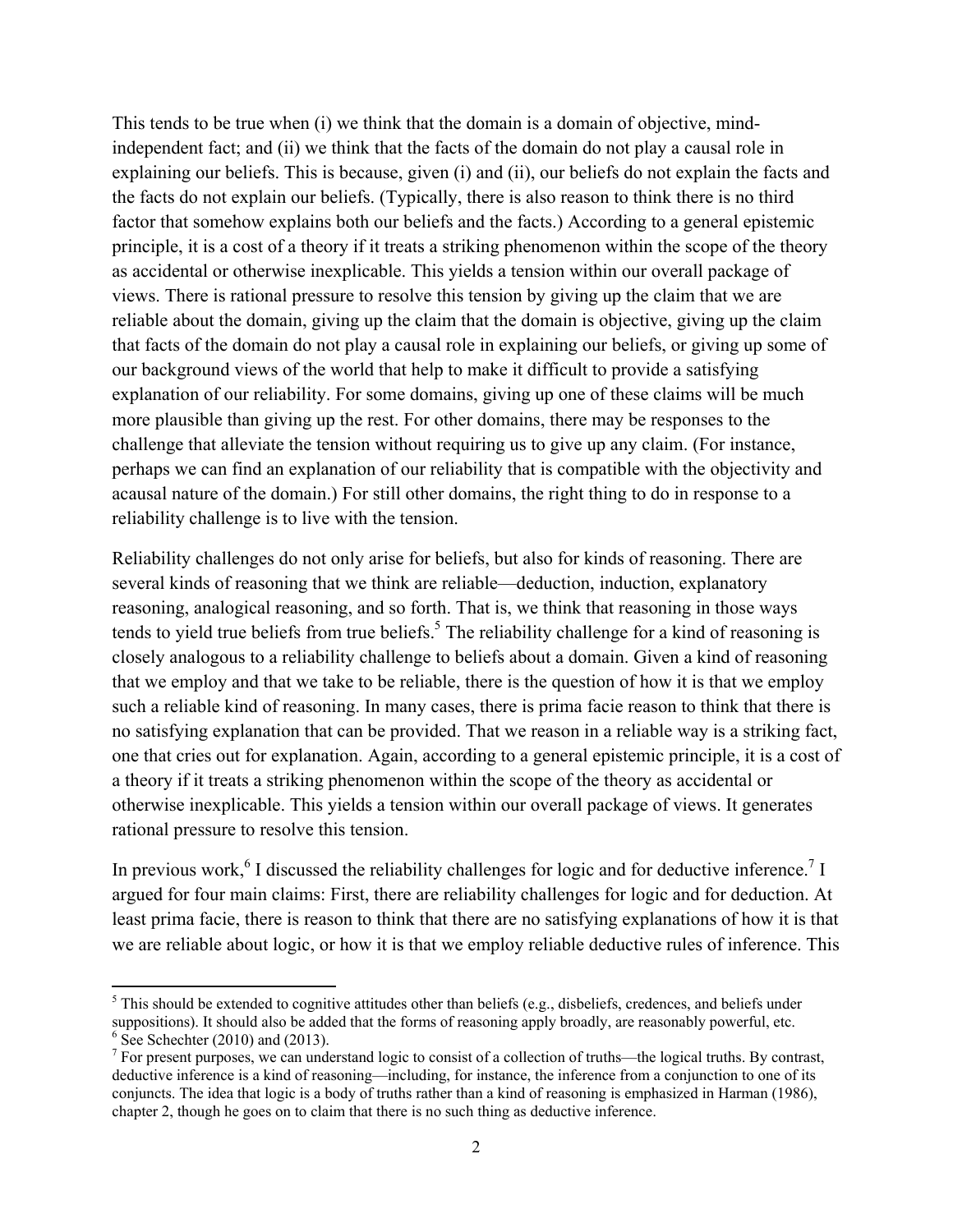puts pressure on the claim that we are reliable, the claim that logic is a domain of objective fact, or on various background views we have about the world. Second, these reliability challenges cannot be answered merely by providing an explanation of how it is that we have the logical beliefs and employ the deductive rules that we do. Providing explanations of how we ended up with our beliefs and rules does not explain how it is that we have reliable beliefs and rules. Third, we can explain our reliability about logic by appealing to our reliability about deduction. Our logical beliefs (or a core subset of our logical beliefs) are the outputs of deductive reasoning. These beliefs are reliable because the deductive rules that we employed in arriving at the beliefs are reliable. Fourth, and finally, there is a good prospect for providing an evolutionary explanation of the reliability of our deductive reasoning.

In my earlier work, I presented a toy explanation that appeals to evolution by natural selection. In broad outline, the idea is that the trait of being a reliable deductive reasoner conferred a heritable survival or reproductive advantage upon our ancestors. We inherited this trait, and that is what explains our reliability. The explanation I presented was not meant to be the correct explanation of our deductive reliability. Rather, it was meant to be something like a proof of concept. The explanation shows that there is no in principle reason to think that evolutionary explanations whether appealing to evolution by natural selection or to some kind of social or cultural evolution—are incapable of explaining our reliability about deduction. Indeed, I suspect that the correct explanation of our deductive reliability depends both on natural selection and social phenomena, where natural selection accounts for the reliability of some core parts of our deductive capacity and the social phenomena account for the rest. But that is an empirical matter which cannot be settled using purely philosophical methods.

In the last fifteen or twenty years, a number of arguments have appeared in the literature that can be applied against one or more of these four theses. Some of these arguments predate my earlier work on the subject and some are more recent. Some of the arguments involve considerations that are specific to the case of logic and some are more general. What I would like to do in this paper is to respond to some of these arguments. In what follows, I will discuss arguments by Paul Horwich, Jack Woods, Dan Baras, Justin Clarke-Doane, and Hartry Field. These arguments do not exhaust the arguments which have appeared in the literature on this topic. They do, however, provide a good sample of interesting and important objections. So in what follows, I'll focus on them.

# **Overgeneralizing from the Physical**

The first objection I'd like to consider is due to Paul Horwich. Horwich argues that the apparent metaphysical and epistemological problems facing domains such as mathematics, modality, and morality are really pseudo-problems. He writes: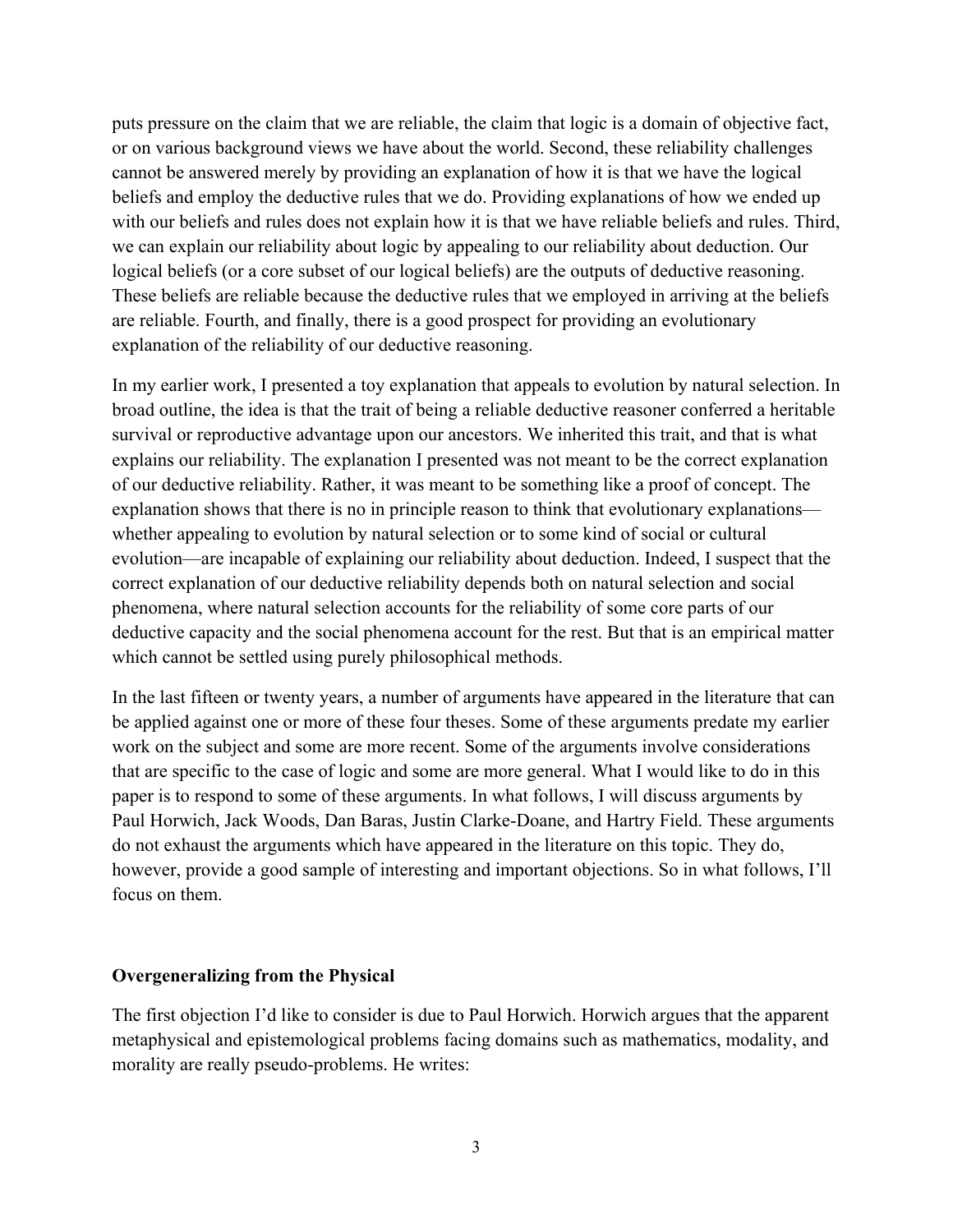[T]he basic thought is that we tend to over-generalize. Most of the facts that we encounter—most of the facts that we care about—involve material objects and their empirically detectable properties. As a consequence, these facts become our paradigms. So much so, that the very idea of a fact comes to seem conceptually bound up with the characteristics of physical facts. Thus the acknowledgment of genuine ethical facts, arithmetical facts, modal facts, and so on, becomes paradoxical: on the one hand they are unlike physical facts; but, on the other hand—in order to qualify as facts at all—they must resemble physical facts. Hence the aura of weirdness.

And for similar reasons their epistemological status can seem problematic. For knowledge of the physical requires certain causal or counterfactual relations between the facts and our beliefs about them—relations that cannot hold in a variety of other domains. Thus generalization from the physical case—over-generalization again—will lead to skepticism with respect to those areas.<sup>8</sup>

Horwich does not explicitly discuss the case of logic. He also doesn't discuss reliability challenges. But his general line of thought presumably applies to the reliability challenge for logic as well.<sup>9</sup> Applying his line of thought to this case, the idea then would be this: Our reliability about an empirical domain is a striking fact. Compelling reason to think that no satisfying explanation of our reliability is possible would yield a tension in our overall package of views. But the same is not true of our reliability about logic. Logic is not an empirical domain, and the epistemological principles that apply to our beliefs about the physical world do not apply to our beliefs about non-empirical matters. In particular, the fact that we are reliable about logic is not a striking fact—it is not explanatorily urgent.<sup>10</sup> (And similarly for our reliability about mathematics, modality, and morality.)

It is certainly true that there are important differences between facts about the physical world and facts about logic (or mathematics, modality, and morality). And there are important differences between our empirical beliefs and our beliefs about logic. But Horwich's response does not show that the reliability challenge for logic is without force. An initial problem with Horwich's line of thought is that it makes the defense of patently silly views much too easy. Consider someone who claims that he has copious knowledge of facts about empirically undetectable non-material gremlins that have complex social practices. (Suppose he claims that his beliefs about the gremlins are justified because they are based on rational intuitions about these creatures.) It would be natural to object that there is no way that he could have such knowledge, since there is no explanation of how he could have come to have true beliefs about empirically undetectable non-material gremlins. If Horwich's line of thought were correct, however, this objection would

<sup>8</sup> Horwich (2006), p. 199.

 $9$  In personal communication, Horwich endorsed extending his line of thought to reliability challenges, too.

<sup>&</sup>lt;sup>10</sup> Alternatively, one might claim that our reliability is a striking fact but that having reason to think there is no satisfying explanation of this fact does not yield a tension in our package of views. This is a less plausible avenue to pursue, since the strikingness of a fact seems to consist in the fact crying out for explanation.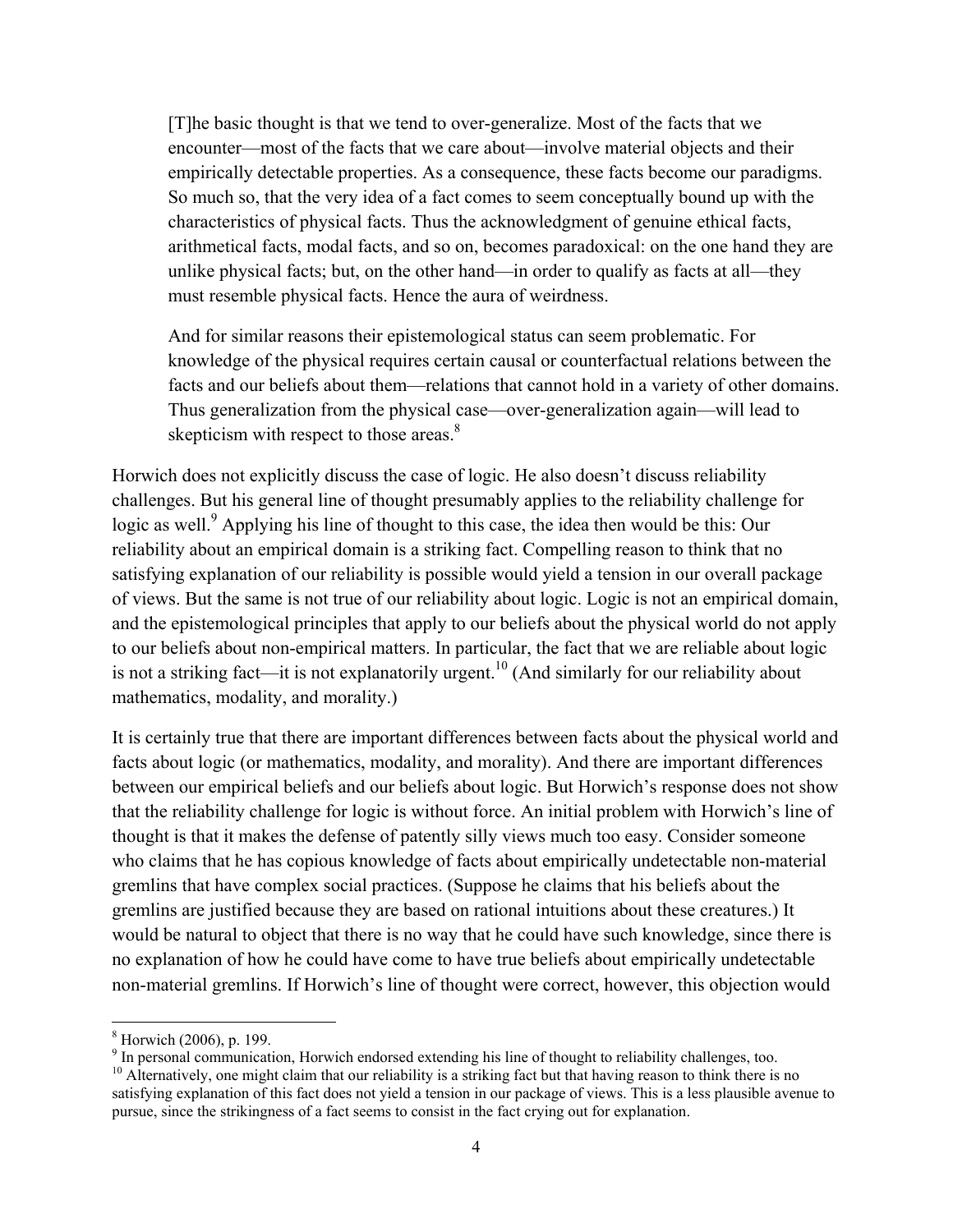not have any force. The silly view could be defended against the objection merely by claiming that because the gremlins are empirically undetectable and non-material, there is no need to explain how one could have ended up with true beliefs about them. This defense seems absurd. And that suggests something is wrong with Horwich's approach.

There is a second, more illuminating problem with Horwich's line of thought. Suppose we grant that much of our understanding of metaphysics and epistemology comes from our observations of the physical world. Suppose we also grant that the metaphysical and epistemological principles we endorse on this basis only apply to empirical facts and empirical beliefs.<sup>11</sup> A notable feature of the reliability challenge is that the general principle at its base—namely, that it is a cost of a view if it treats striking phenomena as accidental or otherwise inexplicable—need only be applied to empirical phenomena. The empirical phenomena in question are our beliefs (and other cognitive attitudes). What is striking is that our beliefs about the relevant domain are by and large true. This is a highly non-random pattern in a collection of empirical phenomena. So the general principle is not being applied to anything non-empirical. Thus, even if Horwich is right that in some cases we overgeneralize from the physical to the non-physical, the reliability challenge does not rely on such an overgeneralization.

An analogy might be useful here. Suppose one flips an apparently fair coin a thousand times. Suppose the coin comes up heads when (and only when) the number of the flip in the sequence is a prime number. (Alternatively, suppose the pattern of heads and tails spells out a proof of some mathematical theorem in Morse code, or ….) This would be a very striking empirical fact. Because the pattern of flips was so striking, there would be rational pressure to come to believe that the coin was somehow being manipulated, or at least, that something funny was going on. The reliability challenge depends on the same basic thought.

# **Self-Effacement**

The second objection I'd like to consider is due to Jack Woods.<sup>12</sup> Woods argues that in raising a particular kind of epistemological challenge to any domain, we must rely on elementary parts of logic and mathematics. Thus, argues Woods, those parts of logic and mathematics are immune to that kind of challenge, unlike (say) morality and other a priori domains.

Woods's discussion does not focus on the reliability challenge, but on a challenge to moral realism due to Gilbert Harman.<sup>13</sup> Harman's challenge is (roughly) that the best explanation of why we have the moral beliefs that we do does not involve any moral facts. Or, more precisely,

 $11$  I'm not convinced that we should grant this. As Berry (ms) points out, mathematicians treat unexplained correlations as crying out for explanation, too. This has led to many successful research projects in mathematics. <sup>12</sup> See Woods (2018).

 $13$  See Harman (1977), chapter 1.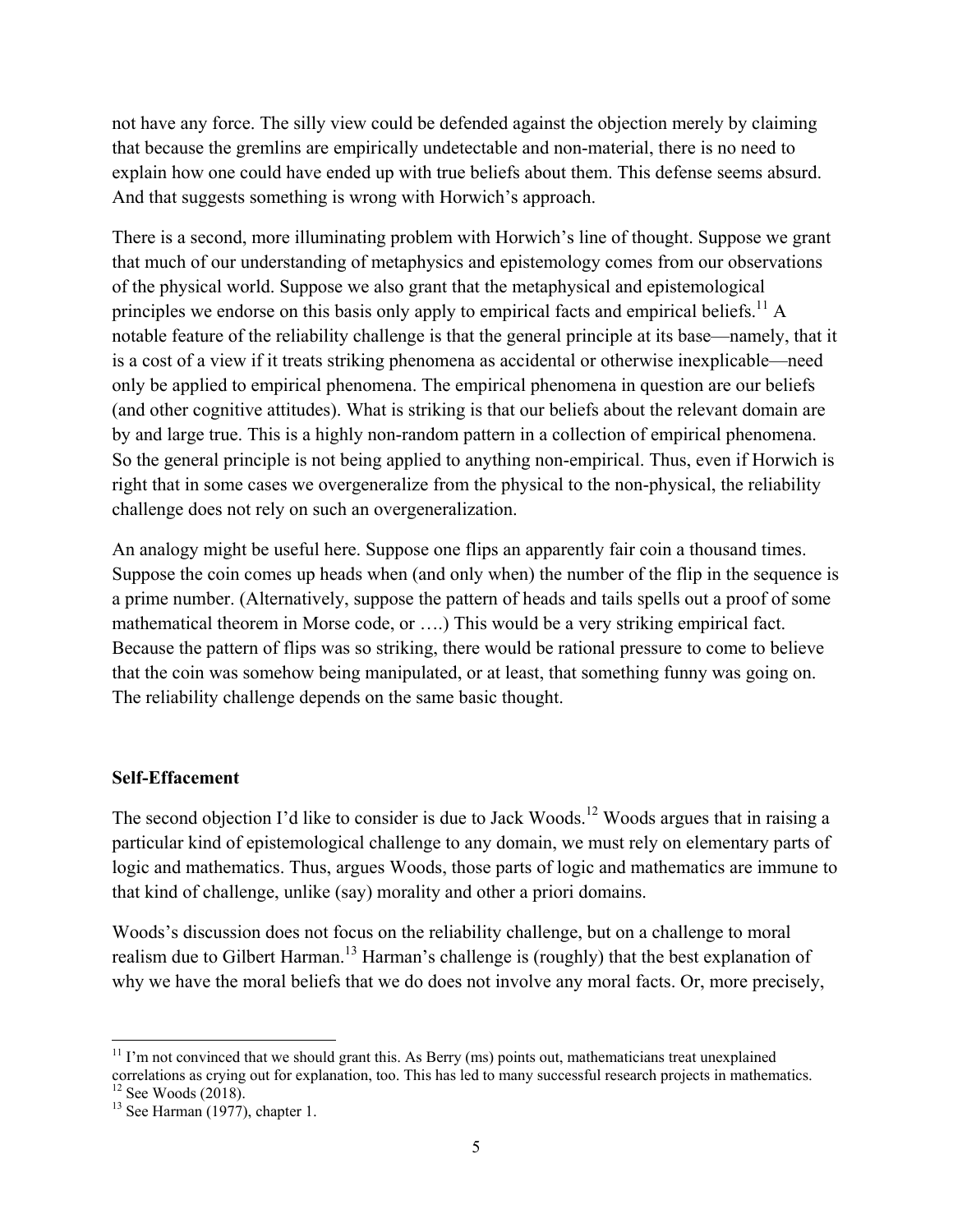the best explanation of our moral beliefs does not involve moral facts as the moral realist conceives of them. This provides reason to give up either our moral beliefs or moral realism.<sup>14</sup>

Woods considers the analogous argument for the cases of logic and mathematics. He notes that claims about what is the best explanation of a fact—and, in particular, what is the best explanation of our beliefs about a domain—rely on elementary parts of logic and mathematics. This is because "the notion of *best* in *best explanation* is not independent of our mathematical and logical beliefs—our conclusions about which explanation is best will depend on what mathematical and logical theory we accept in the background."<sup>15</sup> For instance, in assessing which explanation is best, considerations about ontological simplicity play a role. To assess the simplicity of a candidate explanation requires determining whether the candidate explanation logically entails the existence of any kinds of entities, and if so, how many kinds of entities are so entailed. This involves facts about logical entailment and facts about numerical comparisons. More generally, the assessment of the goodness of a candidate explanation plausibly depends on facts about logical consistency and logical entailment, cardinality comparisons, elementary probability theory, and elementary statistics. So a Harman-like challenge for those parts of logic and mathematics would rely on those parts of logic and mathematics. Thus, argues Woods, "Harman-style debunking arguments against mathematics and logic are self-effacing; coming to believe that we should give up our mathematical and logical beliefs on their basis undermines the premises on which this conclusion is based."16 So a Harman-like challenge cannot be raised for those parts of mathematics and logic.

Woods's line of thought would seem to extend to reliability challenges as well. The claim that we are reliable about a domain involves the claim that our beliefs are correct more often than chance alone would predict. This relies on elementary facts about probability and statistics. Similarly, the claim that there is no satisfying explanation of our reliability depends on the evaluation of candidate explanations, which again plausibly depends on elementary parts of logic and mathematics. So, by an analogous line of thought, if a reliability challenge for those parts of logic and mathematics were successful, it would undermine its own premises. Therefore, one might argue, there cannot be a successful reliability challenge for elementary parts of logic and mathematics.

This objection is arresting, but I think that it ultimately fails to work. There are two main issues with Woods's line of thought. First, there can be good arguments that undermine their own premises. Indeed, that is how reductio ad absurdum arguments work. We temporarily grant that some claims are true, end up with the conclusion that they are not, and so have good reason to reject the claims. The fact that the premises of the argument are undermined by its very success is no count against the force of the argument. So even if the reliability challenge (or Harman's

 $14$  See Schechter (2018) for an interpretation of Harman's challenge.

 $15$  Woods (2018), p. 59, emphasis his.

<sup>16</sup> Ibid., p. 61.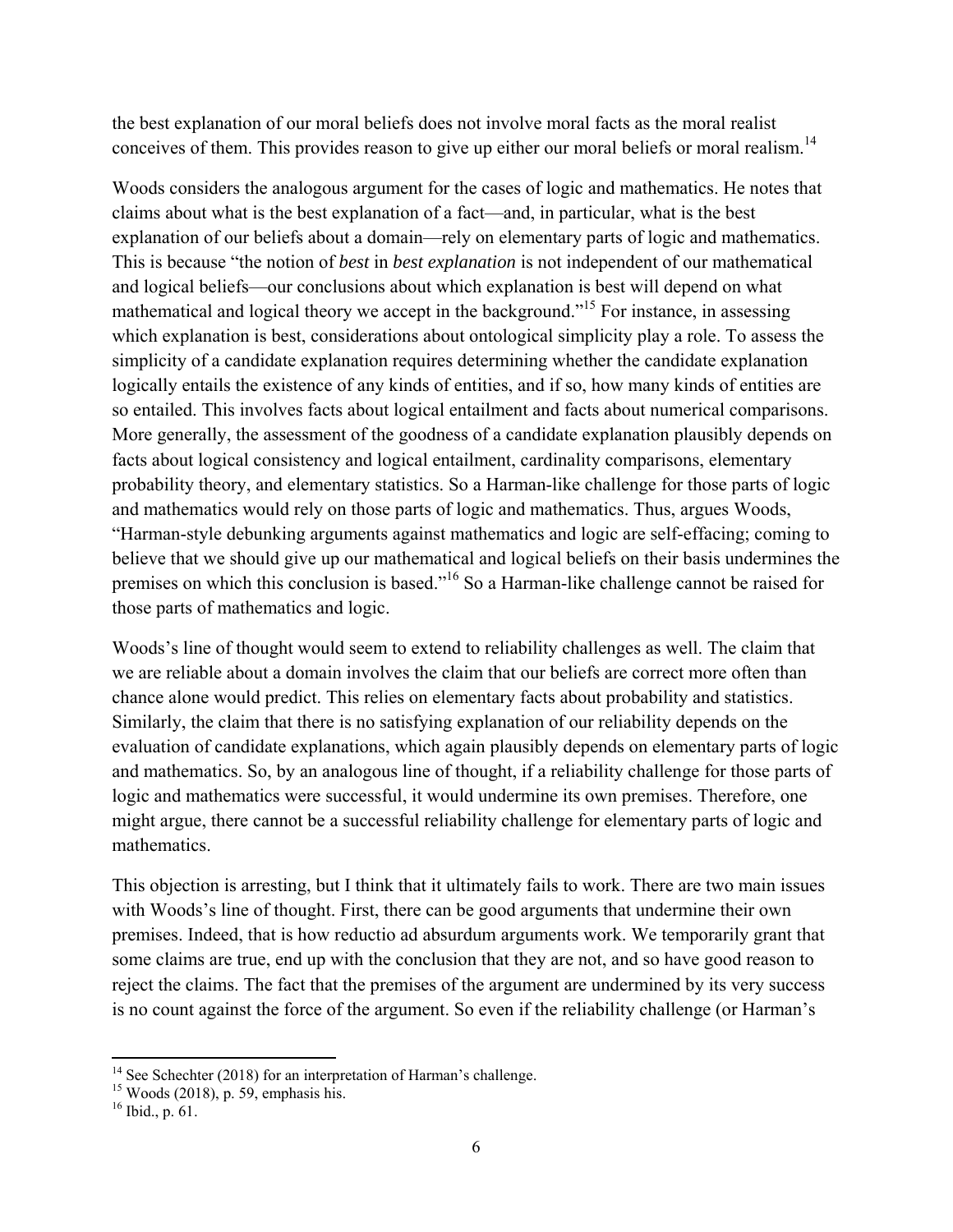challenge) for elementary parts of logic and mathematics ends up undermining its own premises, that is not a problem with the argument.<sup>17</sup>

Second, and more importantly, the reliability challenge for elementary parts of logic and mathematics does not undermine its own premises. We should understand the argument not as aimed against the truth of our logical and mathematical beliefs, but as aimed against views about their status. A reliability challenge shows that there is a tension in one's overall package of views. One way to alleviate the tension is to reject the claim that one is reliable about logic and mathematics. But that's not the only way to alleviate the tension. Indeed, it is not the most plausible way. It would be a radical shift in one's views if one were to give up elementary parts of logic and mathematics. It is far more plausible to give up the view that logic and mathematics are objective or the view that logic and mathematics are acausal, or to give up some other part of our overall view of the world. So it is best to understand the reliability challenge for elementary parts of logic and mathematics as having the ultimate conclusion that either (i) logic and mathematics are not objective, or (ii) we have causal interactions with logical and mathematical objects, or (iii) some other part of our picture of the world needs modification. If we understand the reliability challenge in this way, if the challenge is successful, it does not undermine its own premises, and so is not self-effacing in the way that Woods suggests. And the same would seem to be true of a Harman-like challenge for elementary parts of logic and mathematics, as well.

# **High Probability Explanations; Safety and Sensitivity**

The third kind of objection I'll consider applies to reliability challenges for any domain in which the facts are necessary truths. The idea is that we can explain our reliability about such a domain simply by explaining how it is that we came to have the beliefs about that domain that we have. We can provide an evolutionary, psychological, or sociological explanation of how we ended up with our beliefs, and this answers the challenge.

There are several different ways to argue for this conclusion, each involving a claim about what it is to explain our reliability. Dan Baras argues that it suffices to explain our reliability to provide what he calls a "high probability explanation" of our reliability. Such an explanation "consists of information about initial conditions that imply that the explanandum (i.e., the striking correlation) was highly probable."<sup>18</sup> Given this conception of what is required to explain our reliability, Baras argues that it suffices to provide an account of how we ended up with the beliefs that we have. That is because the claim that our beliefs are reliable logically follows from the conjunction of the claim that we have the beliefs that we do and the claim that the contents of

 $17$  One might argue that the claims that are undermined by reductio arguments are not premises, but suppositions. I think that's right, but it does not affect the point here. We can re-interpret an argument that undermines its premises as an argument that shows that some suppositions are false.

 $18$  Baras (2017), p. 201.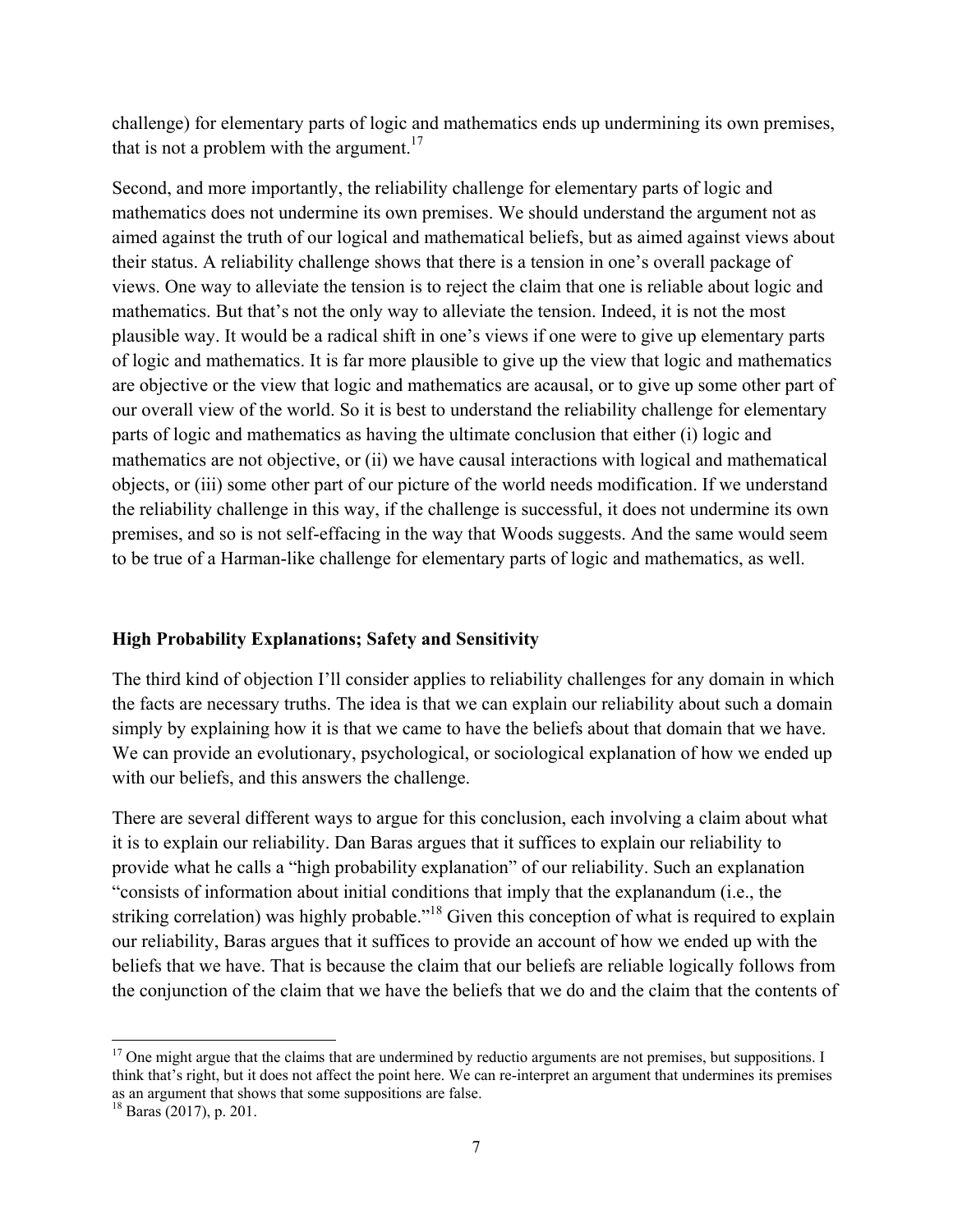many of these beliefs are true.<sup>19</sup> Since the domain in question is a domain of necessary truths, the probability of the second conjunct is  $1<sup>20</sup>$  So the probability of the conjunction is simply the probability of the first conjunct. If information can be provided that shows that the first conjunct is highly probable, this information will show that the conjunction is highly probable, and thus will show that our reliability about the domain is highly probable. A causal explanation of how we ended up with our beliefs about the domain will therefore suffice to explain our reliability.

Justin Clarke-Doane provides a different argument for the claim that an explanation of how we came to have our beliefs about the domain suffices to explain our reliability.<sup>21</sup> Clarke-Doane argues that there are only two legitimate explanatory demands concerning our reliability about a domain. The first is the demand to show that our beliefs about the domain are *sensitive* in the sense that had the contents of our beliefs about the domain been false, we would not still have believed them (using the very same methods we actually used to form our beliefs).<sup>22</sup> The second is the demand to show that our beliefs about the domain are *safe* in the sense that we could not have easily had false beliefs about the domain (using the very same methods we actually used to form our beliefs).<sup>23</sup> Since the domain is a domain of necessary truths, our beliefs are automatically sensitive—it is impossible for the contents of our beliefs to be false. If we have an evolutionary, psychological, or sociological explanation of how we came to have our beliefs about the domain, it is plausible that this explanation will show that we could not easily have had different beliefs. So we could not easily have had false beliefs. This shows that our beliefs are safe, as well.

In reply to Baras, it seems to me that explanation should not be understood in merely probabilistic terms. For example, a thinker may have observed very many snowflakes and seen that they all exhibit six-fold symmetry.<sup>24</sup> This information implies that the probability that all snowflakes have six-fold symmetry is very high. But it does not explain why snowflakes have six-fold symmetry. To be fair, the observational information about the snowflakes is not information about initial conditions, at least when that is construed narrowly. But I don't see that this matters. Baras does not tell us why a high probability explanation should involve information about initial conditions. And, indeed, the explanation of the six-fold symmetry of snowflakes does not clearly involve initial conditions. (The explanation has to do with the fact

<sup>&</sup>lt;sup>19</sup> The second conjunct is meant to be understood de re and not de dicto.<br><sup>20</sup> This may not be true for all necessary domains. But it is certainly true for the specific case of logic.

<sup>&</sup>lt;sup>21</sup> See Clarke-Doane (2017). Clarke-Doane's view is a sophisticated version of an idea that is sometimes attributed to Lewis (1986), pp. 114–5. The idea is that if one's belief has a content that is necessarily true, it is not possible for one to be wrong, and so one's reliability does not need explanation. In Schechter (2010), I attributed this idea to Lewis, but I now believe that the attribution is mistaken. Lewis presents this idea in the course of providing a reductio argument. Views that resemble Clarke-Doane's can be found in Burgess and Rosen (1997), pp. 45–7, and Pust (2004).

 $22$  See Clarke-Doane (2017), p. 25.

<sup>23</sup> Ibid., pp. 23–4.

 $^{24}$  I borrow this example from Peacocke (2004), p. 75, who uses it for a different purpose.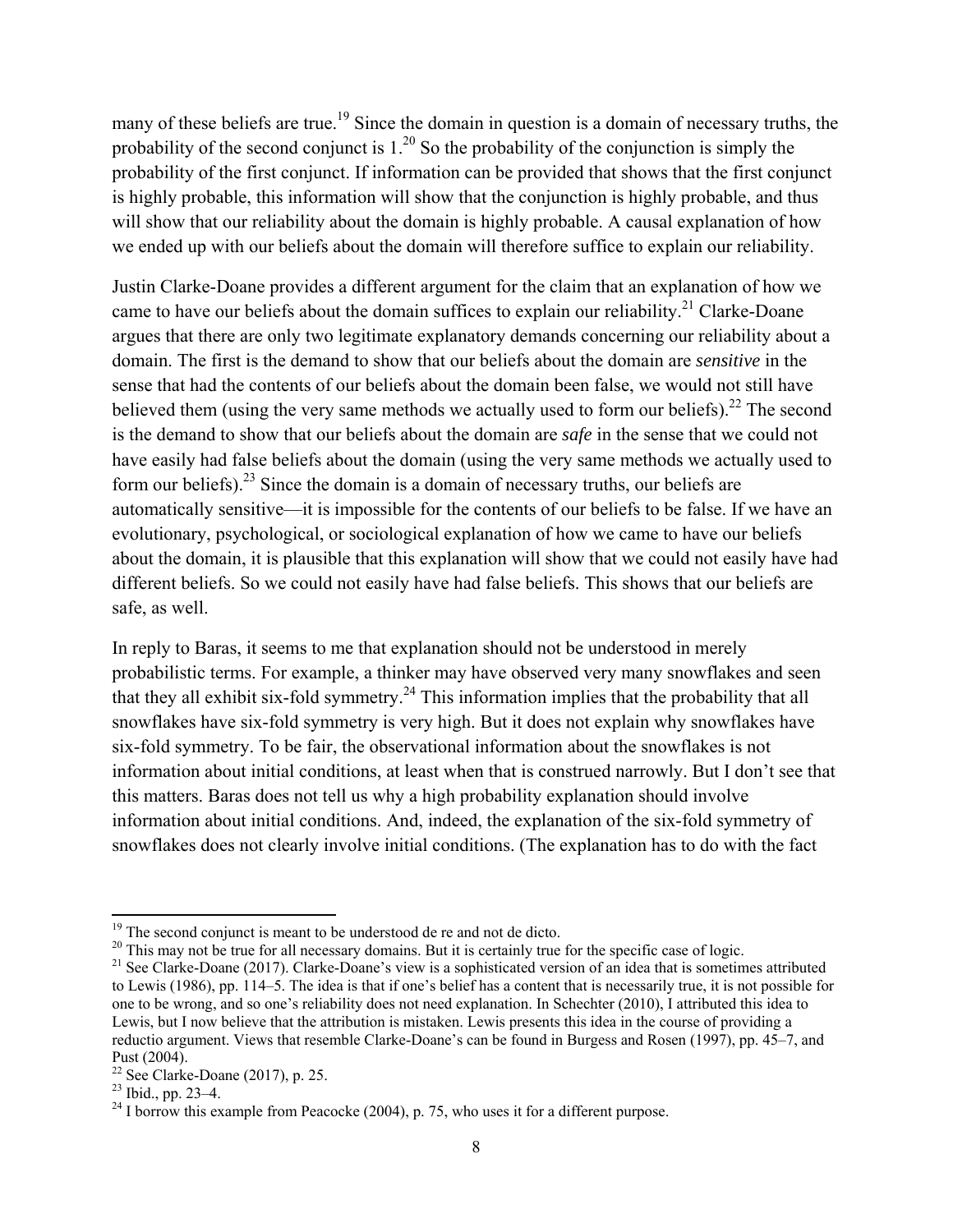that the most efficient way to pack spheres in a plane is in a hexagonal array.)<sup>25</sup> More generally, explanatory relations are dependence relations. The explanandum depends in some sense on the explanans. Providing information about initial conditions that raises the probability of some phenomenon is not a dependence relation. So Baras's account is not a good candidate for being the right account of explanation.

In reply to Clarke-Doane, it is worth noting an odd feature of his discussion. He argues that the only legitimate explanatory demands concerning our reliability are to show that our beliefs are safe and sensitive. But these explanatory demands are particular to facts about beliefs. One would like to have a general conception of explanation that applies to the special case of explanations of our reliability. Clarke-Doane does not provide such a conception. It is not clear what general conception could be provided that, when applied to the claim that our beliefs are reliable, yields the result that the only explanatory demands are to show that our beliefs are safe and sensitive. Unfortunately, the nature of explanation is a vexed topic, and I do not have a general account of explanation to provide. But my strong suspicion is that showing that our beliefs are safe and sensitive is not closely connected to explaining their reliability—safety and sensitivity are counterfactual notions, and what we need to explain is a fact about the actual correlation between our beliefs and the truth, not anything about what happens in nearby modal space.

There is a more general problem that applies to both Baras and Clarke-Doane's arguments. The underlying intuitions supporting their views seem to rest on the claim that explanation is closed under logical consequence. If we possess an explanation for A and an explanation for B, then putting those explanations together yields an explanation for the conjunction A&B. Similarly, if we possess an explanation of A and A entails C, then the explanation of A can be turned into an explanation of C. The reason that both Baras and Clarke-Doane seem to presuppose these claims is that they both seem to accept that if we have an explanation of why certain claims are true e.g., because they are necessary or because they are logically entailed by basic necessary truths or the like—and we have an explanation of why we believe those claims—e.g., an explanation that relies on some evolutionary, psychological, or sociological account—then we can put those explanations together to come up with an explanation of our reliability.

The problem is that these general claims about explanation are false. For example, suppose one flips an apparently fair coin one thousand times and the coin turns up heads every time. Suppose for each flip, one has information about the exact motion of the coin, the air currents in the room, and so forth, that explains why that very flip ended up heads. It seems to me that even if the information about each flip explains why that flip ended up heads, the total body of information about the flips does not explain why the coin landed heads every time. Assuming the flips were not all made in the same way, the air currents were not all the same, and so forth, it remains

 $25$  There are other plausible cases of explanations that do not involve information about initial conditions, including explanations that appeal to conservation laws, explanations that involve homeostatic properties, functional explanations, and explanations of physical phenomena that appeal to mathematical theorems.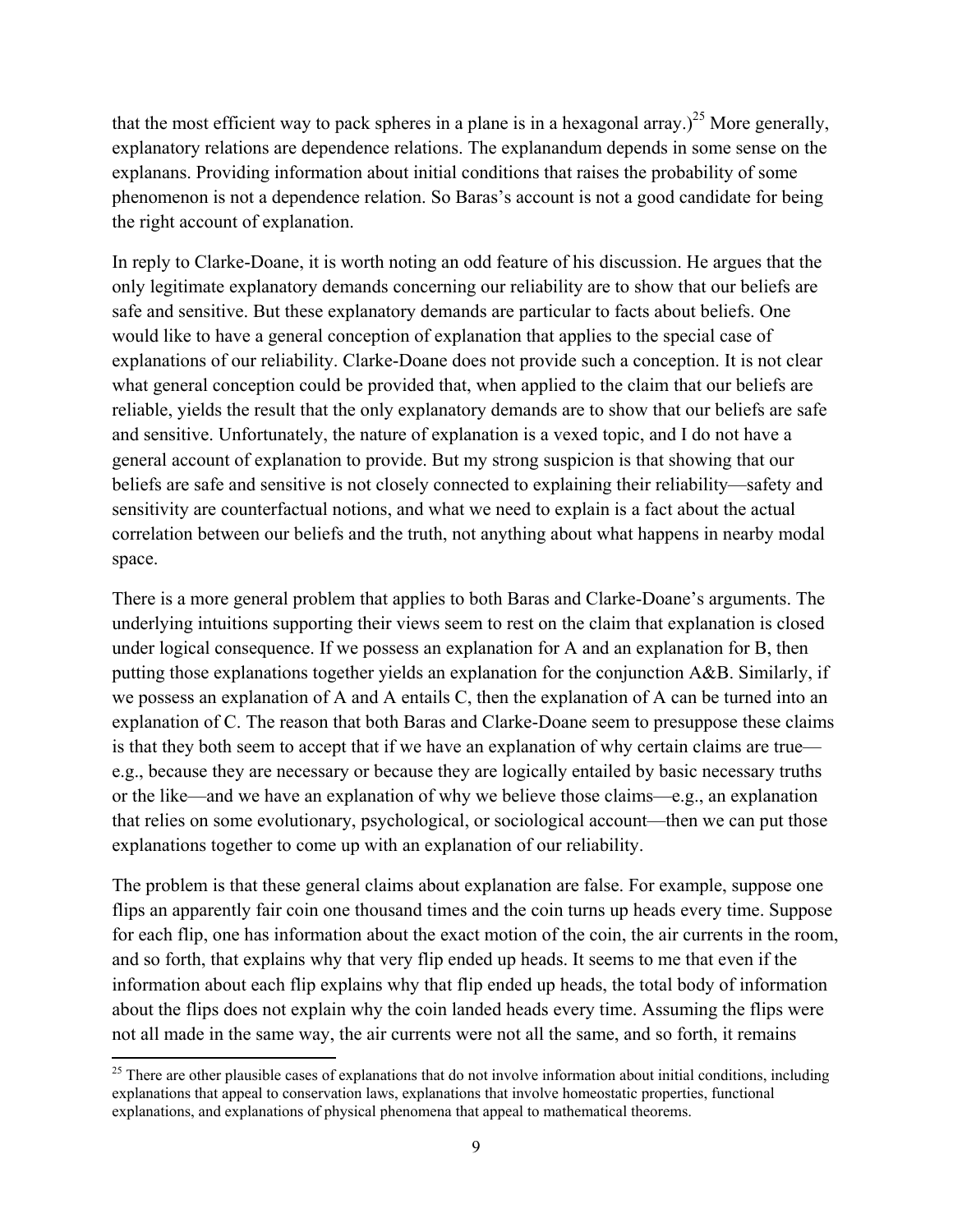striking that the coin landed heads every time. This is a counterexample to the claim that explanation is closed under logical consequence.<sup>26</sup>

In reply to this kind of objection, Baras argues that we should distinguish single-premise and multi-premise closure principles for explanation. The single-premise closure principle states that if we possess an explanation of a fact A and A entails some other fact C, then we possess an explanation of C. The multi-premise closure principle states that if we possess an explanation of each of  $A_1, \ldots, A_n$ , and these facts jointly entail some other fact C, then we possess an explanation of C. Baras claims that the single-premise principle is true and the multi-premise principle is false, but that all he needs is the former principle.

I don't see why Baras's argument (or Clarke-Doane's argument) only requires the single-premise principle. The background thought presupposed by their arguments seems to be that if we possess an explanation of the truth of various claims and an explanation of our beliefs about those claims, then the two explanations can be turned into an explanation of our reliability. This involves an appeal to a multi-premise closure principle for explanation. Moreover, the singlepremise principle seems to be just as problematic as the multi-premise principle. Consider the coin flipping case. It seems to me that we have a good explanation of the conjunction: the first flip was heads and the second flip was heads and … and the one thousandth flip was heads. But we do not have a good explanation of why every flip was heads. If that's right, the singlepremise closure principle is false, as well.

#### **Modal Security**

The next objection I'd like to discuss is also due to Clarke-Doane. He (tentatively) presents a general principle governing undermining defeat. Recall the distinction between rebutting and undermining defeat.<sup>27</sup> Very roughly, a rebutting defeater of a belief provides direct evidence that the belief is false. An undermining defeater of a belief provides direct evidence that (some of) the grounds for the belief do not in fact support the truth of the belief. For instance, suppose I believe that my desk drawer contains blank paper. Seeing that my desk drawer is empty rebuts this belief. By contrast, suppose that I believe that a wall is red (and not white) on the basis that it looks red. Learning that the wall is being illuminated by red lights undermines this belief.

Clarke-Doane states the general principle as follows:

<sup>&</sup>lt;sup>26</sup> See Schechter (2010), p. 447 for a somewhat more complicated example. It is worth distinguishing two claims here. First, it may be true that we have apparent explanations of each of several facts, but when we consider the facts together, we have reason to doubt the explanations. Second, it can be true that we have genuine explanations of each of several facts, but lack an explanation of some logical consequence of the facts. I think both of these claims are true, and coin cases can be used to illustrate each of them.

 $27$  See Pollock (1986). Pollock distinguishes between rebutting and undercutting defeaters. My way of presenting the distinction differs from his.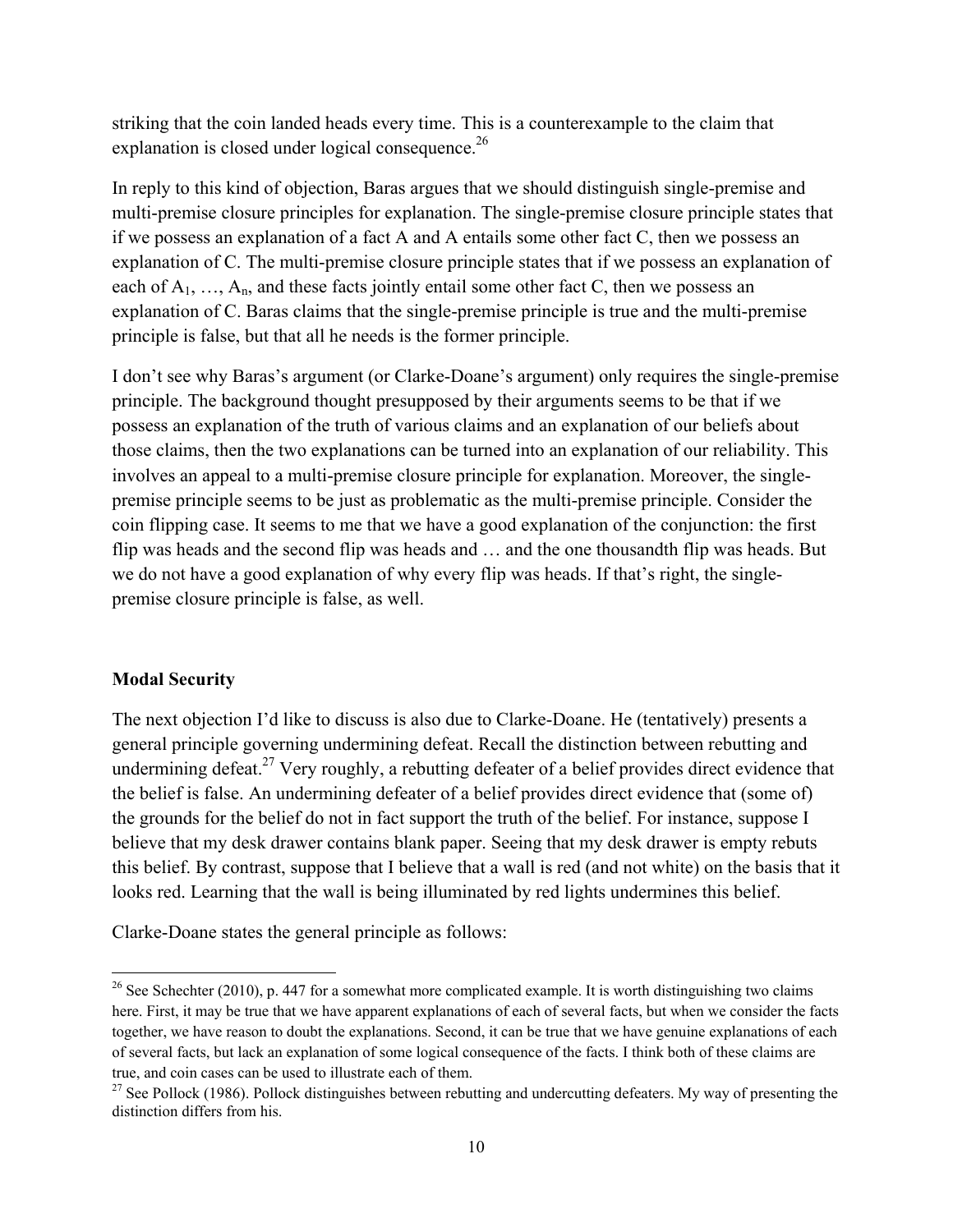Modal Security: If information E undermines all of our beliefs of a kind F, then it does so by giving us reason to doubt that our F-beliefs are both sensitive and safe.<sup>28</sup>

Here, sensitivity and safety are defined just as above.

Notice that this principle is restricted to undermining defeat and does not apply to rebutting defeat. Moreover, as presented, it only concerns information that undermines all of our beliefs on some subject matter (or that otherwise hang together as a kind). But, presumably, a more general principle will apply to information that undermines an individual belief. It is also important to note that the principle does not merely say that undermining information provides us with reason to doubt that the relevant beliefs are sensitive and safe. Rather, the principle makes a stronger claim: the way that undermining information works is by providing us with reason to doubt that the relevant beliefs are both sensitive and safe.

Why endorse Modal Security? Clarke-Doane puts forward two reasons. The first is that the principle fits familiar examples of undermining defeat. For instance, when I learn that a wall that looks red is being illuminated by red lights, this shows that my earlier belief that the wall is red is not sensitive. If the content of my belief had been false—and the wall was not in fact red—I still would have believed that it was red on the basis of its appearance. The second reason is more general. If some information does not rebut a belief, and if it does not show that the belief is unsafe or insensitive, then it is hard to see how the information could in any way tell against retaining the belief. The belief would seem to be secure, at least with respect to nearby regions of modal space.

Clarke-Doane goes on to argue that if Modal Security is true, then the reliability challenges for logic, mathematics, and morality are not effective. Reliability challenges are meant to provide undermining rather than rebutting defeaters. They do not provide direct evidence that our beliefs are unreliable. Moreover, argues Clarke-Doane, a reliability challenge does not work by providing us with reason to doubt that the relevant beliefs are sensitive or safe. Take the case of logic. Suppose we start out believing that (i) logical truths are necessary truths, and so our logical beliefs are safe; and (ii) we could not have easily come to have false logical beliefs, and so our logical beliefs are sensitive. That we have reason to think that there is no satisfying explanation of our reliability about logic does not directly tell against either (i) or (ii), and so according to Modal Security cannot undermine our logical beliefs.

There are several issues with Clarke-Doane's argument. As a preliminary point, notice that Clarke-Doane understands the reliability challenge for a domain to provide an argument against our reliability about that domain. This is to misconceive the challenge. Reliability challenges should not be understood as arguments to the conclusion that our beliefs are unreliable. Rather, they generate a tension in our overall package of views. In many cases, rejecting our reliability is

 $^{28}$  Clarke-Doane (2017), p. 30. This principle has been much discussed (and objected to) in the recent literature. See, for example, Berry (ms), Dogramaci (2017), Faraci (ms), Klenk (2018), ch. 7, Tersman (2016), and Woods (2018).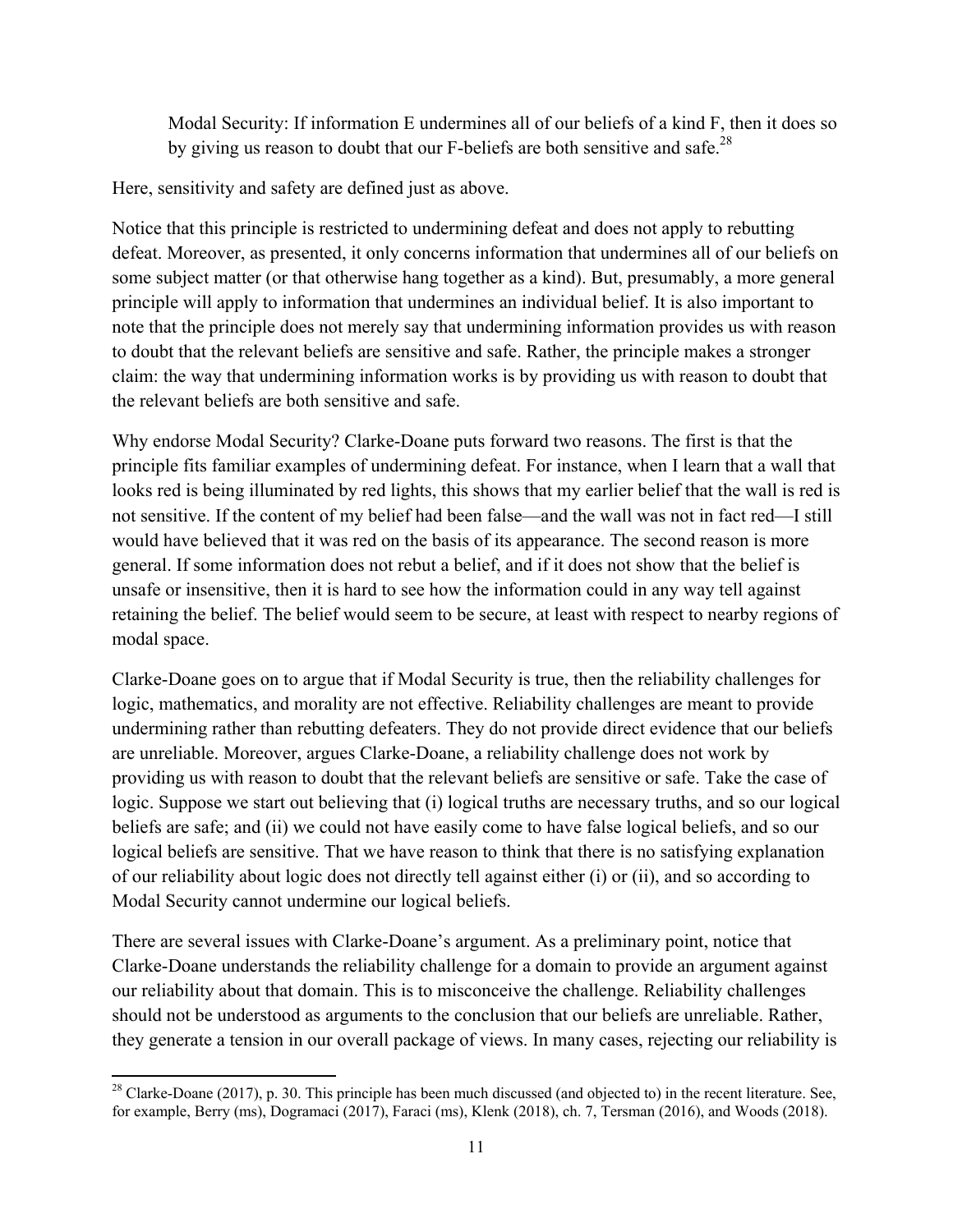implausible. A better response is to give up the objectivity of the domain, or its apriority, or something else entirely. So for Modal Security to show that the reliability challenge is ineffective, it would have to be argued that the reliability challenge does not work by casting doubt on the safety or sensitivity of (say) our belief that the relevant domain is objective. Perhaps Clarke-Doane's argument could be reformulated in that way. It's not entirely clear to me whether this can be done. $29$ 

A different problem with Clarke-Doane's argument concerns the formulation of Modal Security. It is not clear that the principle should require that undermining information works *by* providing us with reason to doubt that the relevant beliefs are sensitive and safe. The two motivations for Modal Security that Clarke-Doane puts forward do not motivate that aspect of the principle. And if that aspect of the principle is removed, Modal Security will no longer have the impact that Clarke-Doane suggests. That is because a proponent of a reliability challenge could argue that the challenge calls into question the truth of the relevant beliefs, which indirectly casts doubt on their safety and sensitivity. (If a belief is false, it is neither safe nor sensitive.) Indeed, if that modification were made to the principle, Modal Security would no longer provide any real constraint on undermining defeat.

A further problem with Modal Security is that the principle is not well-motivated. Clarke-Doane's first, example-based motivation does not clearly support Modal Security as opposed to some other principle. And his second motivation is very close to a restatement of the principle.

A natural way to try to motivate Modal Security is by presenting a conception of the force of evidence and how it can be undermined. Consider the following picture of what it is for evidence E to be sufficient to justify belief in claim C: E justifies belief in C because it indicates the truth of C, where this is understood as the combination of the following two claims. (i) It would not have been easy for E to be present and C to be false; and (ii) If C were false, E would not have been present. If this were the correct conception of the force of evidence, then Modal Security would be a very natural principle to accept. Modal Security, in effect, says that information undermines the force of evidence when it directly provides reason to doubt (i) or (ii). The problem with this approach to motivating Modal Security is that the proposed conception of the force of evidence is false. This can be seen by considering a case where the evidence is misleading and justifies belief in a false proposition. In such a case, it would have been easy for E to be present and for C to be false, since that's the actual situation. Moreover, it is not true that if C were false, E would not be present, since again it is actually the case that C is false and E is present. In a case of misleading evidence, then, both (i) and (ii) are false. It is not clear what alternative conception of the force of evidence could be provided that would motivate Modal Security.<sup>30</sup>

 $29$  Warren (2017), fn. 9, makes a similar point.

<sup>&</sup>lt;sup>30</sup> There is another difficulty with the motivation for Modal Security, at least for certain domains. Plausibly, our basic logical (and mathematical and moral) beliefs are not justified by evidence. What could such evidence be?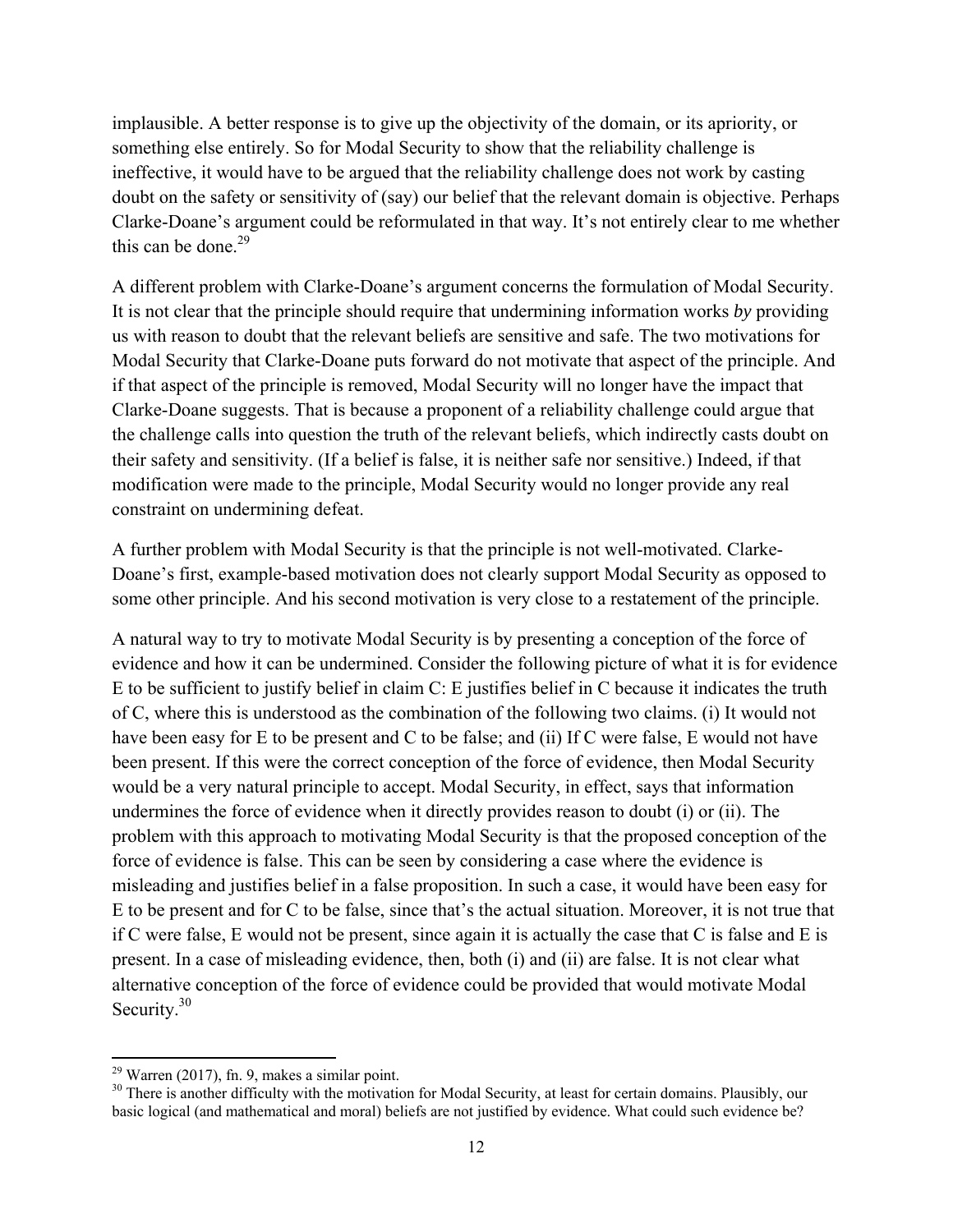A final problem with Modal Security is that there are intuitive counterexamples to this principle.<sup>31</sup> For example, suppose a thinker is initially justified in believing some alleged necessary truths (e.g., concerning mathematics, modality, morality, or the constitution of physical kinds). Perhaps the thinker is justified on the ground that the claims seem intuitively correct and the thinker's seemings have a good track record. Suppose the thinker then learns that having those seemings (and only those seemings) was a side effect of having ancestors that were selected for having some very different trait—for instance, having bipedal locomotion. (Suppose, for instance, that the easiest way for the thinker's ancestors to have evolved bipedal locomotion involved coming to have a brain organization that generated those intuitions.) Learning this information should undermine the thinker's justification for those beliefs (or for taking the domain to be objective, etc.). This is so despite the fact that the information does not directly tell against the safety or sensitivity of the beliefs. It does not directly tell against the necessity of the contents of the beliefs. And it does not directly tell against the claim that the thinker could not easily have had different beliefs. If anything, it provides further support for that claim.

For a second counterexample, suppose that a thinker learns that the reason that people believe that water is composed of  $H_2O$  is that a secret society originally formed in the early 1200s has as a core tenet the claim that water is composed of  $H_2O$  (on the basis of no evidence whatsoever). Suppose the thinker learns that the secret society is very large and has spent the past centuries infiltrating every major organization, faking scientific experiments, and spreading its core belief about water. Learning this information should undermine the thinker's belief that water is composed of  $H_2O$ . Again, this is so despite the fact that the information does not directly tell against the safety or the sensitivity of the belief that water is composed of  $H_2O$ . If that's right, then Modal Security is false.

### **Counterlogical Counterfactuals**

The final two objections that I'd like to consider are due to Hartry Field. They are both specific to the case of logic. The first concerns the intuitive motivation behind the reliability challenge for logic.

<u> 1989 - Johann Stein, marwolaethau a gweledydd a ganlad y ganlad y ganlad y ganlad y ganlad y ganlad y ganlad</u>

Rather, the epistemological story in such basic cases has to be different. Our basic logical beliefs are (perhaps) default justified, or (perhaps) justified in virtue of being meaning constituting, or (perhaps) justified in virtue of being indispensable to rationally required projects, or something similar. (See Schechter (forthcoming) for a view of the justification of basic deductive rules that does not involve evidence.) If that's right, then even if a principle like Modal Security applies to underminers of beliefs that are justified by evidence, it may not apply to underminers of basic logical, mathematical, and moral beliefs. I don't want to put much weight on this problem, however, since it seems to depend on understanding the reliability challenge as undermining our logical (or mathematical or moral) beliefs, which is not how we should conceive of the challenge. But if I'm wrong about that, this problem for Modal Security may be significant.

 $31$  A particularly nice counterexample appears in Berry (ms).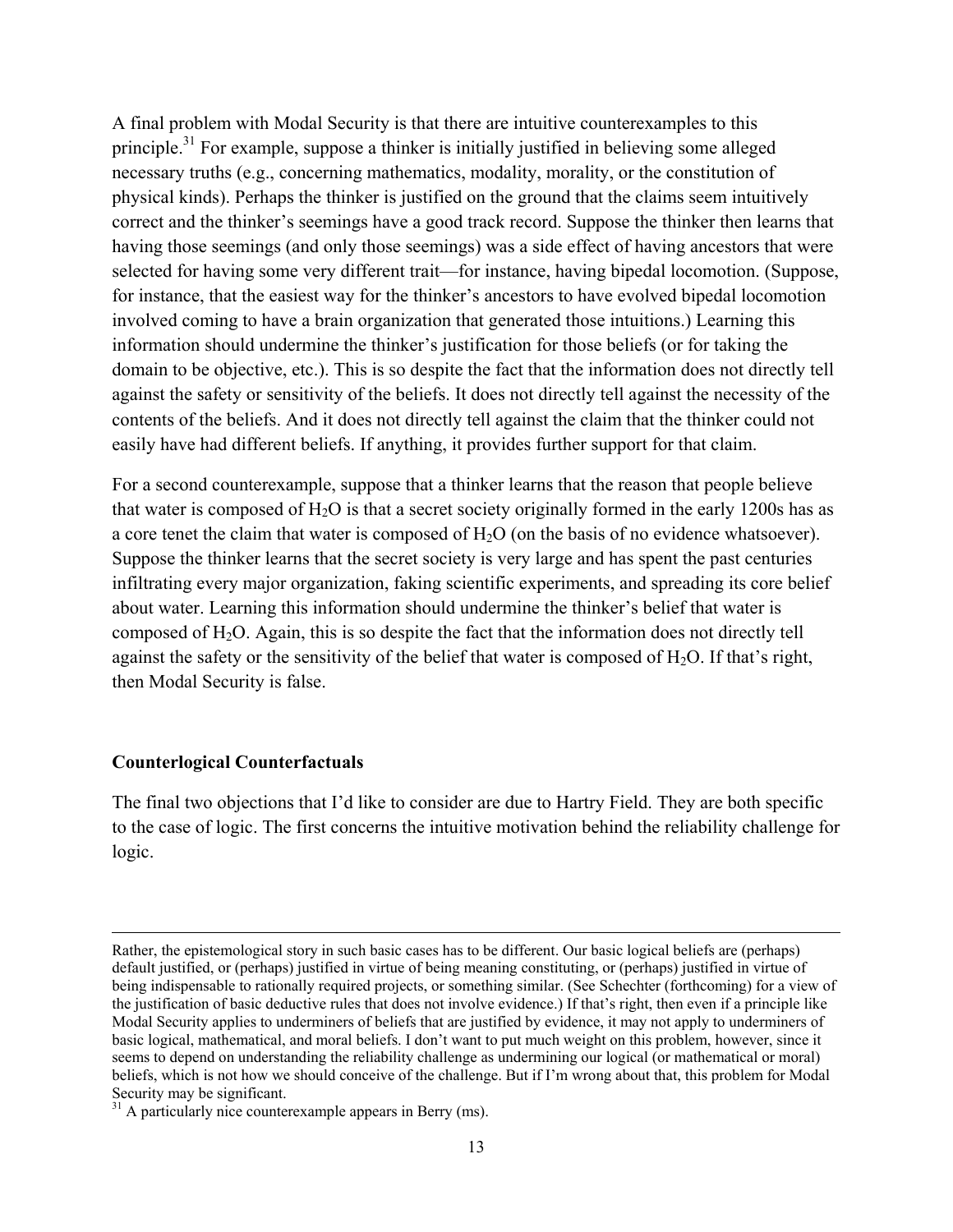Field argues that "[t]he … problem in mathematics or logic seems to arise from the thought that we would have had exactly the same mathematical or logical beliefs, even if the mathematical or logical facts were different; because of this, it can only be a coincidence if our mathematical or logical beliefs are right, and this undermines those beliefs."<sup>32</sup> But, Field argues, we cannot make sense of a counterfactual whose antecedent is that the logical facts are radically different. He writes, "But in the logical case, we have no idea how to determine what we would have believed had the logical facts been different: reasoning about what our beliefs would be in alternative circumstances requires logic, and if we contemplate a radically altered logic we have no idea how to conduct the reasoning. This seems to undermine the intelligibility of the counterfactual (about what we would have believed given different logical facts); in which case we have undermined...the problem itself. $1^{33}$ 

The idea here is not that the supposition that the logical facts are radically different from how they actually are is necessarily false, and so any counterfactual with that supposition as its antecedent is senseless. Field grants that there can be sensible (and non-trivial) counterfactuals with necessarily false antecedents. Indeed, he thinks we can make sense of what would be the case if various mildly non-classical logics were true. For instance, if intuitionistic logic were correct, the law of excluded middle would be invalid, several classical theorems would be false, and so forth. It is false that if intuitionistic logic were correct, the physical world would be a very different place. The problem, rather, is that we cannot make sense of counterlogical counterfactuals where the antecedent states that logic is radically different from how it actually is. We cannot reason about such scenarios since our reasoning depends on the logic in play, and we have no clear sense of how we should reason if a radically different logic were correct. So we cannot make sense of the counterfactuals. Since such counterfactuals are what provide the reliability challenge with its bite, the reliability challenge for logic has no force. (And presumably the same is true for the reliability challenge for deductive inference.) Or so Field argues.

There are a few things that are unclear to me about Field's argument. I do not know if the problem is supposed to be epistemic—we do not know the truth value of the relevant counterfactuals—or semantic—the counterfactuals are literally senseless. If the latter is Field's view, I don't know why the view isn't instead that the counterfactuals are trivially true. On the standard accounts of counterfactual conditionals, if there are no worlds (either possible or impossible) at which the antecedent of the counterfactual is true, the entire counterfactual turns out to be trivially true no matter what the consequent is. Of course, Field's argument could be modified to handle the claim that the relevant counterlogical counterfactuals are all trivially true. All he would have to say is that for the reliability challenge for logic to have force, it has to be false that if logic were radically different, we would have the corresponding true logical beliefs. Finally, I'm not fully convinced that when we consider a counterfactual scenario in which some

 $32$  Field (2005), p. 81.

<sup>&</sup>lt;sup>33</sup> Ibid. Also see Field (1996), pp. 373–7 for an earlier presentation of this line of thought.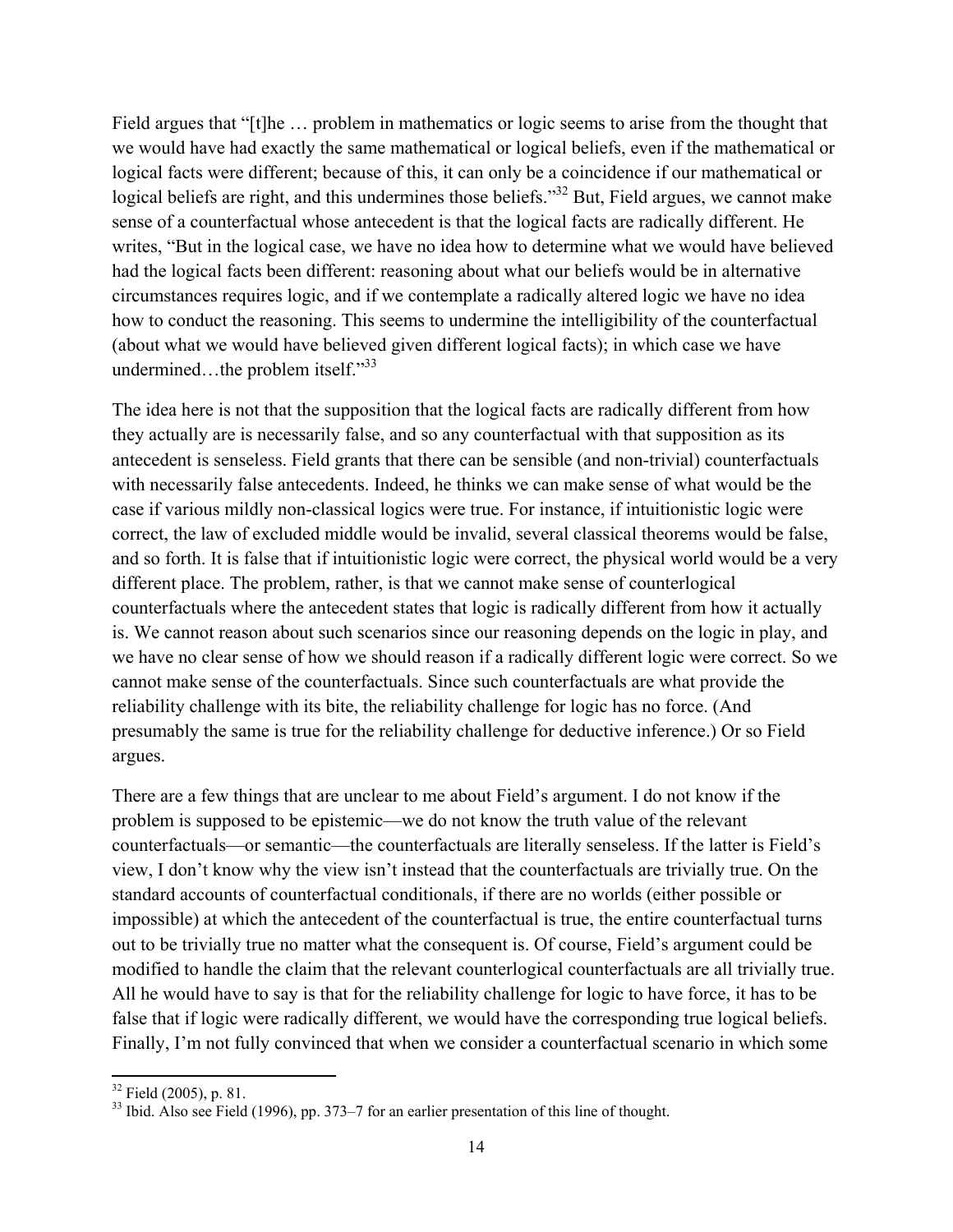alternative logic is correct, we should reason in the alternative logic (or, more precisely, employ the deductive rules corresponding to the alternative logic). Instead, it seems to me that we should use our actual deductive rules to examine what would be true if the logical facts were different.

Putting all of those issues aside, however, there is a crucial error in Field's argument. For a reliability challenge to have force does not require that we endorse the claim that we would have had exactly the same beliefs (or inference rules) if the relevant facts were different. Instead, the challenge arises from the thought that we could have gotten it wrong. In general, what gives the reliability challenge its bite is the thought that there are counterfactual scenarios in which we are not reliable. Such scenarios come in two main varieties—the facts could be very different without us having correspondingly different beliefs (or rules), or the facts could be the same and we could have very different beliefs (or rules). For the case of logic, perhaps we cannot make sense of counterfactual scenarios of the first variety. But we certainly can make sense of counterfactual scenarios of the second. It's easy to imagine (and reason about) scenarios in which the logical facts are the same but in which we have false beliefs about logic or employ non-truth-conducive deductive rules. And that is sufficient for there to be a challenge.

# **Selection of and Selection for**

The final objection that I'd like to consider is also due to Field.<sup>34</sup> It targets the prospects of an evolutionary response to the reliability challenge for logic (and deduction). The objection is perhaps the most interesting of the objections that I have canvassed in this paper. Field's discussion is rather compressed. In what follows, I'll expand on his discussion, staying close to what I consider to be the crux of the problem.

Consider the simplest kind of explanation by natural selection of our possession of a trait. Such an explanation will say that our ancestors were selected for having the trait. The trait is heritable. And that explains why we, their descendants, have the trait, too. (There are, of course, much more complex evolutionary explanations.) In understanding how such an evolutionary explanation works, it is important to distinguish between there being *selection of* a trait and there being *selection for* a trait.<sup>35</sup> There is selection of a trait in a population when organisms with that trait on average have more evolutionary fitness than organisms without that trait, and the trait therefore increases in frequency in the population. There is selection for a trait when having the trait is what explains why the trait increases in frequency.

The canonical illustration of this distinction concerns the heart. Hearts have many properties. For instance, they pump blood. They also make a characteristic lub-dub noise. In our ancestral population, there was selection of both the trait of having an organ that pumps blood and the trait

 $34$  See Field (2005), pp. 80–1. Also see Field (1998), p. 19 for an earlier presentation of the point.

 $35$  Sober (1984), pp. 98–101.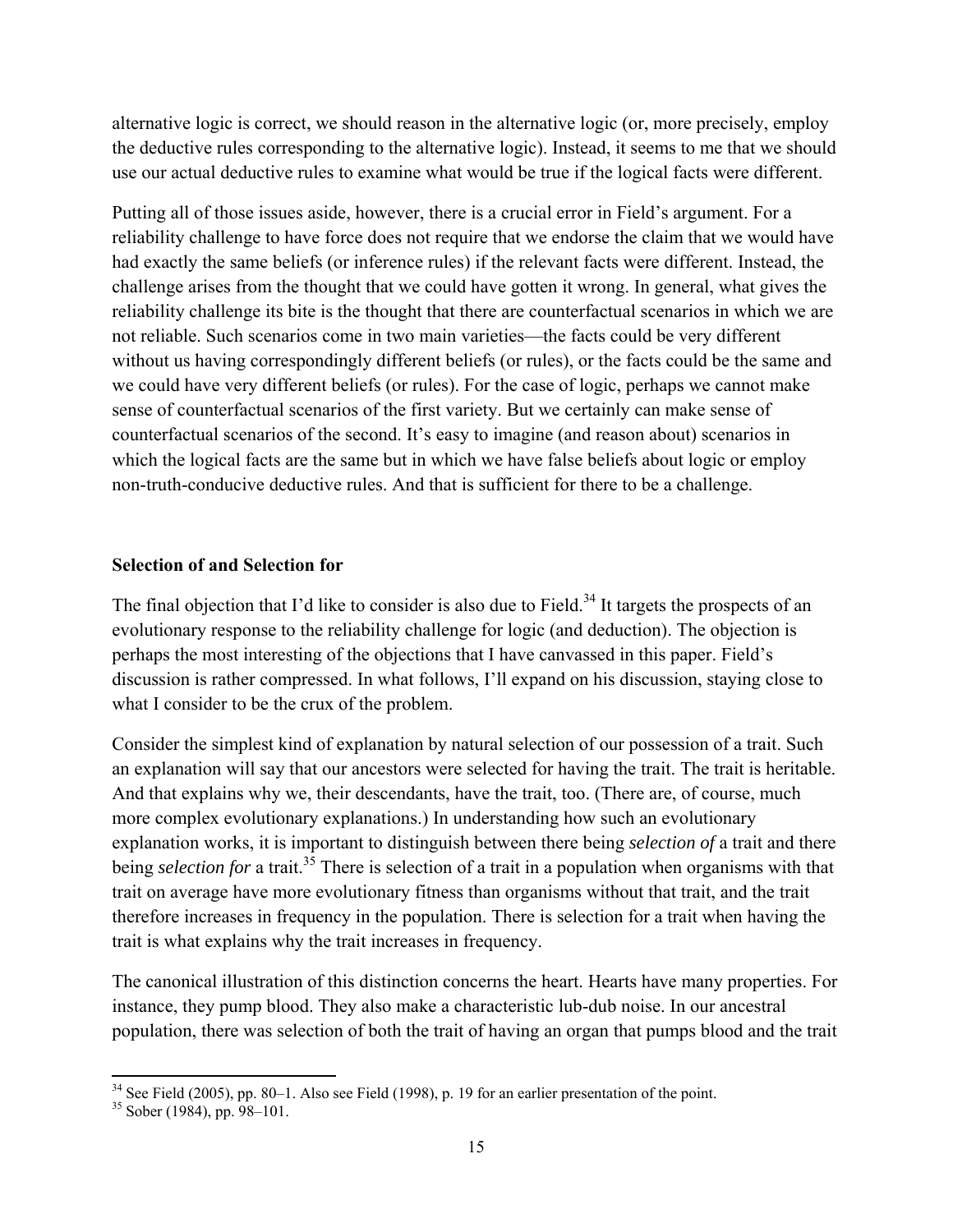of having an organ that makes a lub-dub noise. This is because the two traits are tightly correlated. So, for either trait, organisms in the population with that trait on average had more evolutionary fitness than organisms without the trait. Of course, the trait that was selected for was the trait of having an organ that pumps blood. Having an organ that pumps blood is what caused our ancestors to have greater success in survival and reproduction. Pumping blood—and not making lub-dub noises—is what explains the increased frequency of hearts in the population. That is why it is the trait that was selected for. $36$ 

Given two correlated traits that there was selection of, which one was selected for? There is a test for determining the answer to this question. Consider the following counterfactual: If pumping blood was not correlated with making lub-dub noises, the trait of having an organ that pumps blood would have increased in frequency in the population but the trait of having an organ that makes lub-dub noises would not have increased in frequency. It is the truth of this counterfactual, or one of roughly the same shape, that tells us that what was selected for was the trait of having an organ that pumps blood. More generally, the test is to look at counterfactuals that concern what would have happened if the two traits had been uncorrelated. If one trait would have increased in frequency but not the other, the former trait was the trait that was selected for. For ease of reference, let us call such counterfactuals "correlation counterfactuals".

In the simplest kind of explanation by natural selection of our reliability about logic (or deduction), the relevant trait is that of having reliable logical beliefs (or deductive rules). Such an explanation works by claiming that our ancestors were selected for having the trait of having reliable logical beliefs (or deductive rules)—a heritable trait—and this explains why we, their descendants, have that trait, too.

In his discussion, Field uses the phrase "accepting the correct logic" to stand for this trait and, in the remainder of this section, I'll follow his usage. Field points out that there were two correlated traits that there was selection of: (i) the trait of accepting the correct logic, whatever it is; and (ii) the trait of accepting a given logic, which happens to be correct.<sup>37</sup> So, for instance, if classical logic is the correct logic, the latter trait is the trait of accepting classical logic.

Which of these two traits was selected for? The answer that a proponent of an evolutionary explanation has to provide is that the trait of accepting the correct logic, whatever it is, is the trait that our ancestors were selected for. Otherwise, the evolutionary explanation provides an explanation of why we accept some specified logic. It doesn't provide an explanation of why we accept the correct logic.

This is where the problem arises. Field argues that we cannot make sense of a counterfactual scenario in which the trait of accepting the correct logic, whatever it is, is uncorrelated with the trait of accepting a given logic which happens to be correct. Again, the problem is not that this

 $36$  Of course, this is a gross oversimplification. Hearts did not appear in the relevant population in one fell swoop.

<sup>&</sup>lt;sup>37</sup> The two traits correspond to a de dicto and a de re reading of "accepting the correct logic".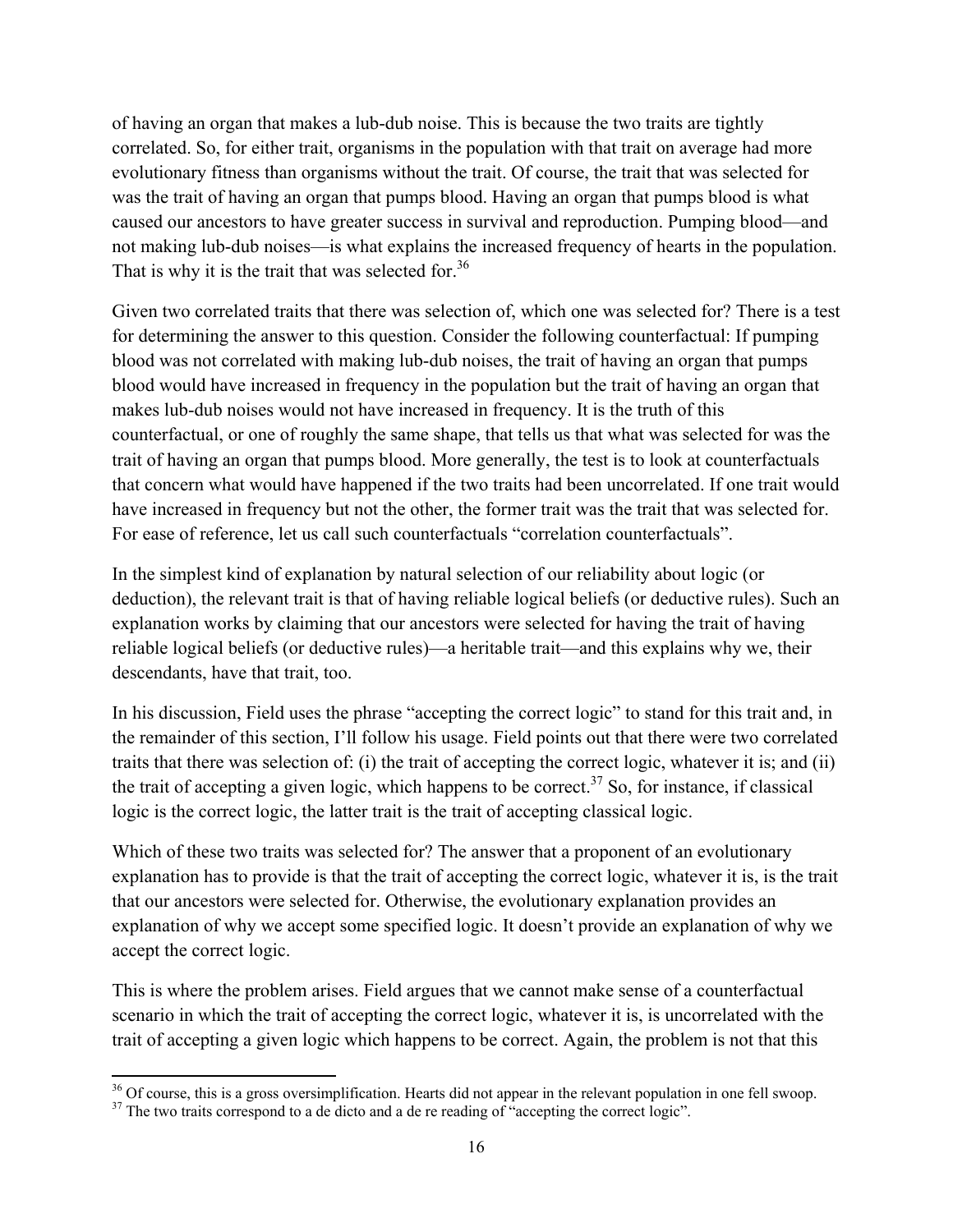scenario is an impossible one—Field grants that we can reason about impossible scenarios. Rather, as before, the problem is that, to make sense of a counterfactual scenario in which the correct logic is different, we would have to reason using deductive rules that correspond to the alternative logic in question, and we do not know how to do so. Field writes, "But how are we to argue what would be selected for in a world with an alternative logic? We would apparently need to conduct the argument in the alternative logic in question, and we have so little idea how to do this that the counterfactual begins to look nonsensical."38 Thus, Field concludes, an explanation of our reliability about logic that appeals to natural selection simply doesn't work.

Before I turn to problems with Field's argument, it is worth noting two initial points. First, for Field's argument to work, the trouble with the counterlogical correlation counterfactuals cannot be merely epistemic. It cannot be just that we do not know how to directly evaluate such counterfactuals. Rather, the problem had better be semantic. Our reliability about logic is a striking fact. This provides evidence that there is some explanation of our reliability. If there are no good alternatives to an evolutionary explanation, this provides evidence in favor of an evolutionary explanation. If an evolutionary explanation of our reliability requires that what was selected for was the trait of accepting the correct logic whatever it is (and not the trait of accepting some specific logic), this provides evidence in favor of that claim. Thus, for Field's argument to pose a problem, it had better be that the counterlogical correlation counterfactuals are meaningless, not merely difficult to evaluate. (I'm not convinced that the counterlogical counterfactuals are meaningless, since on the standard accounts of counterfactual conditionals, they turn out to be trivially true. But in what follows, I'll assume that they are meaningless at least for argument's sake.) Second, Field's objection generalizes beyond the case of evolution by natural selection. The crux of the problem is that "accepting the correct logic" cannot play a causal explanatory role, since there is no way to distinguish between the case where accepting the correct logic plays that role and the case where accepting a given logic plays that role. So an explanation that appeals to cultural evolution—or, indeed, any explanation on which accepting the correct logic plays a causal explanatory role—faces the very same difficulty.

Let me now turn to the difficulties facing Field's argument. There are several. One problem is that the objection overgeneralizes. Consider any selective explanation of the presence of a trait in a population. For instance, consider the evolutionary explanation of why we have an organ that pumps blood. Consider the (somewhat contrived) trait of having an organ that pumps blood and is such that classical logic is correct. This trait is correlated with the trait of having an organ that pumps blood. Which trait was selected for—(i) the trait of having an organ that pumps blood, or (ii) the trait of having an organ that pumps blood and is such that classical logic is correct? Following Field's line of thought, there seems to be no way to answer this question, and so the evolutionary explanation has to be mistaken. That is the wrong verdict.

<sup>&</sup>lt;sup>38</sup> Field (2005), p. 81. Field does not distinguish between logic and deductive inference. If Field were to make this distinction, this passage would have to be slightly modified.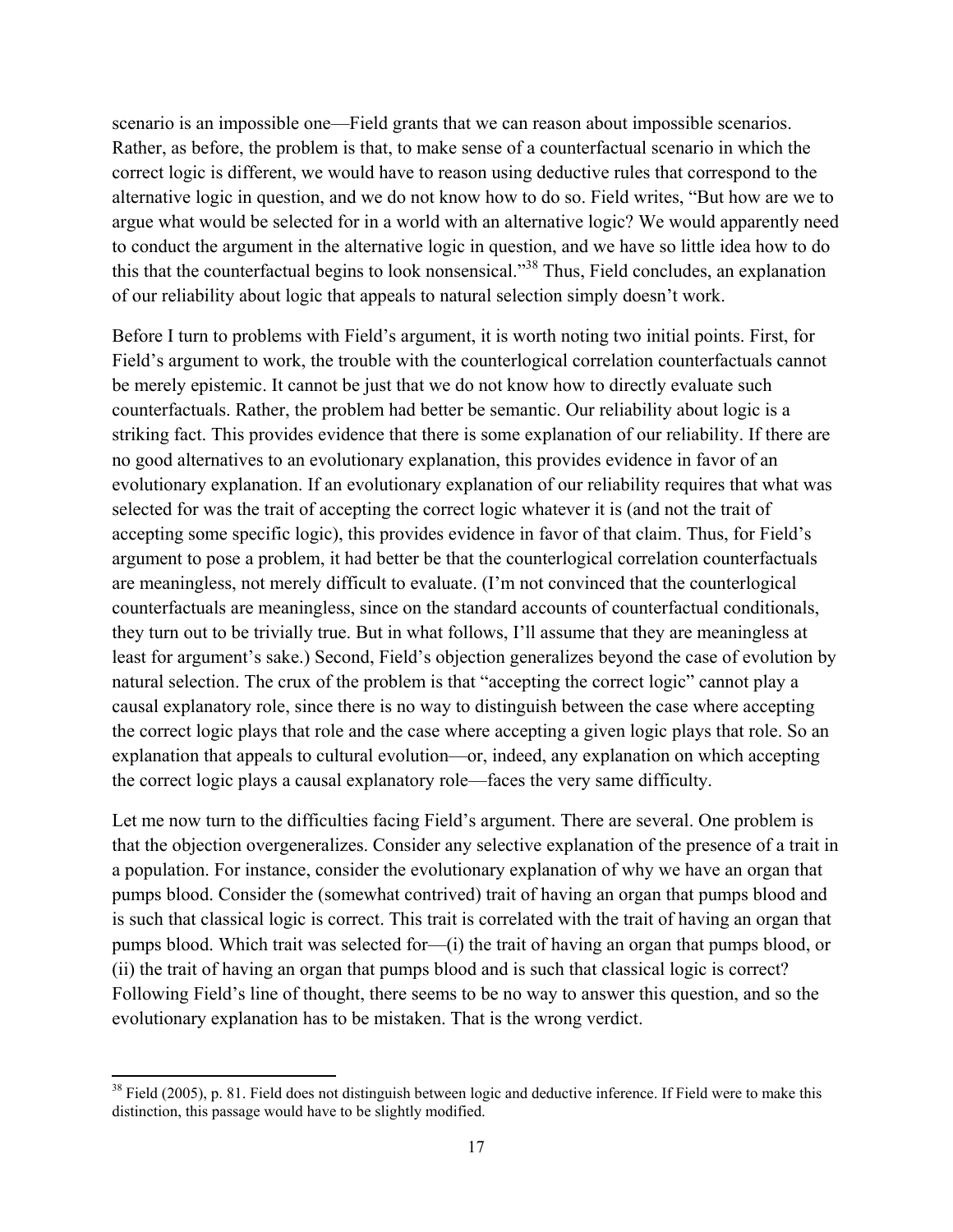The problem here can be raised for any evolutionary explanation. Indeed, it can be raised for any causal explanation whatsoever. The abstract form of the difficulty is that whenever some fact F plays an alleged causal role in explaining some fact G, there will be an alternative fact F′ logically equivalent to F that will also be a candidate for explaining G. (For instance, F′ might be the conjunction of F with the claim that everything is self-identical.) We can't rule out F′ by claiming that in the counterfactual scenario where F and F′ are uncorrelated, F is what does the work. If F' is properly chosen, such a correlation counterfactual will be senseless. So, according to Field's line of thought, F does not play a causal role in explaining G. That cannot be right.<sup>39</sup>

A second problem is that the ultimate conclusion of Field's argument doesn't obviously follow from what leads up to it. Suppose we grant that counterlogical correlation counterfactuals of the form, "If accepting the correct logic, whatever it is, were uncorrelated with accepting a given logic, which happens to be correct, then …" are senseless. Why should we conclude that neither of the two traits was selected for? Field does not provide a clear argument for this conclusion. An alternative conclusion one could draw is that each of the two traits was selected for. Indeed, a rough and ready test for whether a fact F plays a causal role in explaining some fact G is whether the following counterfactual is true: if it weren't the case that F then it would not have been the case that G. For each of the two traits, it is plausible that if it wasn't the case that our ancestors had the trait, we wouldn't have accepted the correct logic. So there is reason to think that at least one of the traits, and possibly both of them, play a role in the explanation of our acceptance of the correct logic. $40$ 

A third problem is that, for Field's argument to work, correlation counterfactuals cannot be merely of heuristic value in determining which of various traits were selected for. Otherwise, we could respond to Field by claiming that the heuristic fails in this instance. (It would not be surprising for a heuristic to fail in the case where the relevant traits involve the acceptance of a logic.) But it is implausible that correlation counterfactuals provide necessary conditions on selection for. Selection for is a causal explanatory notion. A trait is selected for when the presence of the trait explains its increase in frequency in the population. The truth of various counterfactuals typically provide useful diagnostics of such explanatory connections, but do not provide necessary conditions on them. (Or, to put the point more cautiously, it has proved difficult to identify counterfactuals which provide necessary conditions on causal explanation.)<sup>41</sup> Correlation counterfactuals may be particularly suspect here, since such counterfactuals involve comparing a trait with other traits. But the question of whether a trait is selected for is wholly a

 $39$  Could Field reply to this objection by arguing that F' has F as a conjunct, and so F' is a worse candidate explainer? Perhaps. But it is not clear to me that this response would work. It is also not clear to me that this response couldn't be applied to the case of explaining our reliability about logic, as we will see below.

<sup>&</sup>lt;sup>40</sup> The same is true for other tests of whether a fact plays a causal role, such as tests involving conditional

probabilities or the manipulation counterfactuals that appear in structural equation-based theories of causation.<br><sup>41</sup> Moreover, counterfactual diagnostics seem out of place for other kinds of explanation. Some mathematica are explanatory and others are not. It is difficult to capture this difference using counterfactuals. The same is true for explanations internal to morality, and for grounding explanations.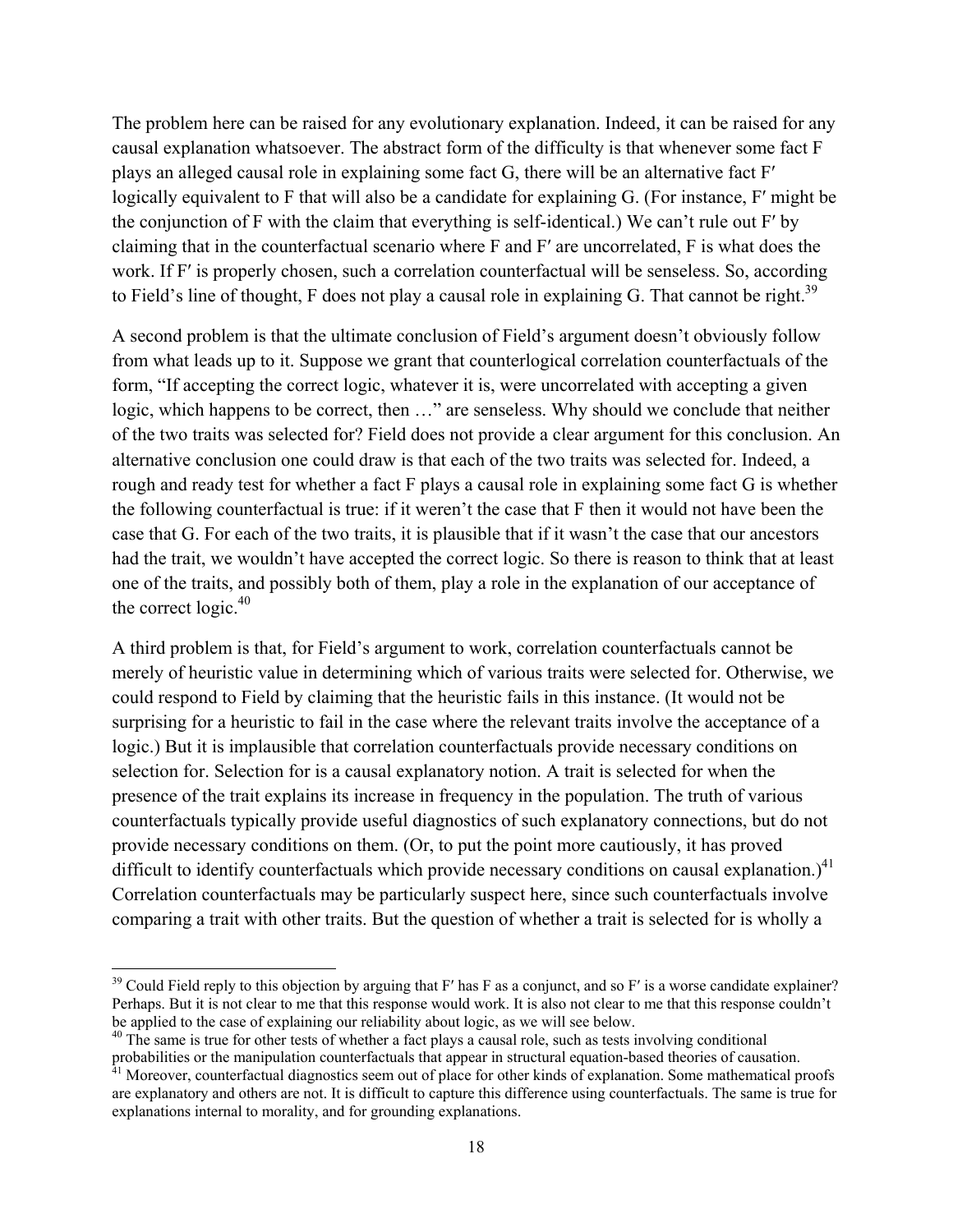matter of whether that very trait played an explanatory role. No comparison with another trait is required.

There are two additional problems worth noting. The first is that there is reason to think that the trait that plays an explanatory role in an evolutionary explanation of our reliability about logic is the trait of accepting the correct logic, not the trait of accepting some given logic. Consider what the two candidate explanations would look like. One explanation goes like this: Our ancestors were selected for accepting the correct logic. This trait is heritable, and that explains why we accept the correct logic. By contrast, the other explanation goes like this: Our ancestors were selected for accepting some given logic. This trait is heritable, and that explains why we accept the correct logic. This second candidate explanation, unsupplemented, involves a non-sequitur. The fact that our ancestors had the heritable trait of accepting some given logic does not by itself explain why we accept the correct logic. It must be added to the explanation that the given logic is in fact the correct logic. The need for this addition makes the second candidate explanation a worse explanation than the first. This provides reason to think that the trait that was selected for is the trait of accepting the correct logic, whatever it is, and not the trait of accepting a given logic.

The final point I'd like to make is that, if we are sufficiently careful, we may be able to distinguish between selection for accepting (something like) the correct logic and selection for accepting a given logic. The reason is that the right trait to focus on is not the trait of accepting the correct logic, whatever it is. According to a more plausible evolutionary explanation, our ancestors were selected for accepting a logic that is (i) approximately correct and perhaps exactly correct in a core range of applications; (ii) sufficiently powerful to be useful; and (iii) sufficiently simple and computationally tractable to be usable. If we compare the trait of accepting a logic with these three properties with the trait of accepting some given logic, it is plausible that there was selection for the former rather than the latter trait. This is because there is (plausibly) more than one logic that has these three properties. If, for instance, classical logic is the correct logic, both classical and intuitionistic logic plausibly count. If it turns out that, on alternative evolutionary paths, the relevant population would have ended up accepting one of several alternative logics with these three properties, this suggests that the trait that was selected for was the trait of accepting a logic with the three properties. In response, one might propose that what was selected for was the trait of accepting one of some specified list of logics. But if the logics on the list all have the three properties, it is a much more natural view that what was important is what is in common between the logics, not that they appear on some list. This provides a way of distinguishing between the traits.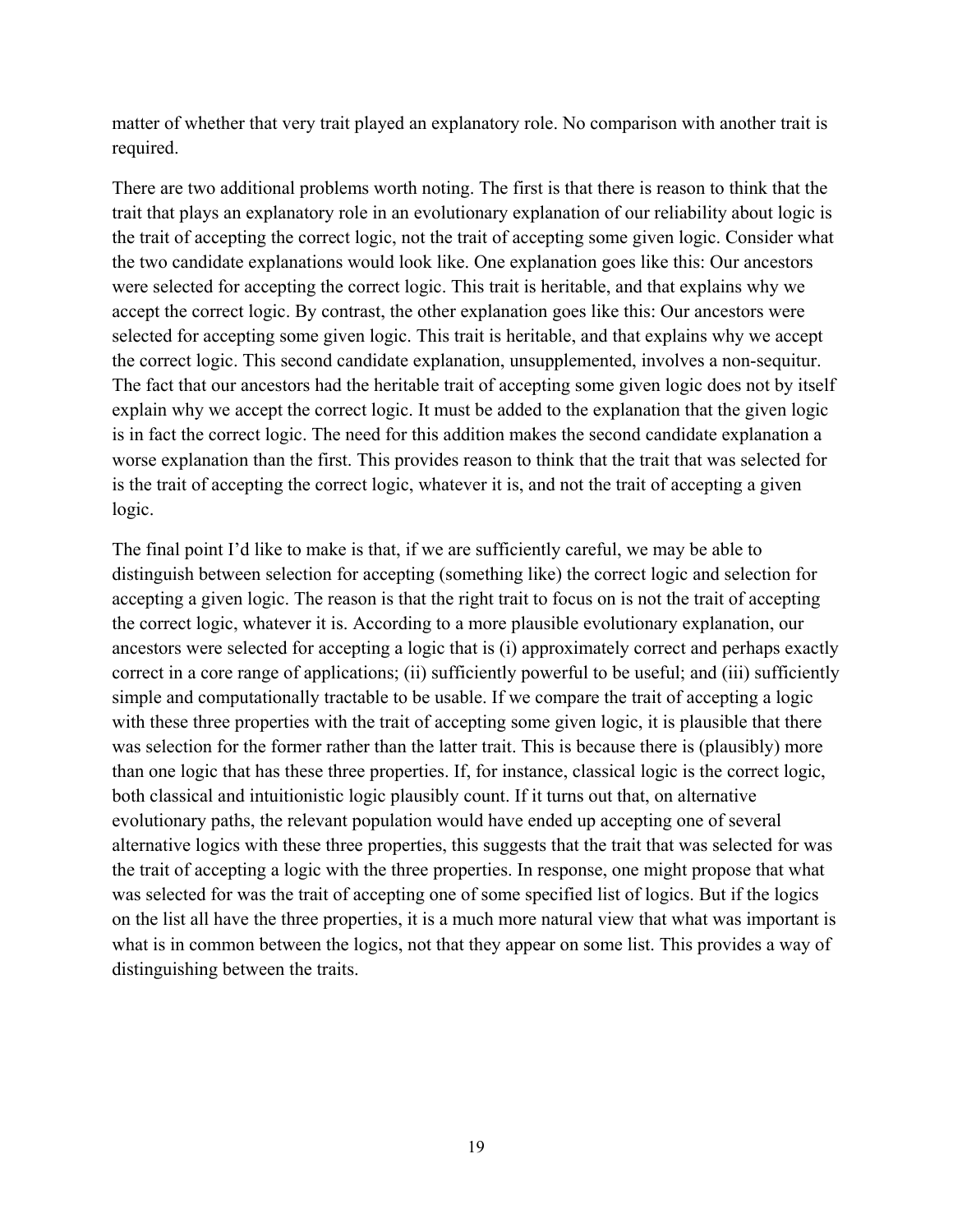### **Conclusion**

As we have seen, there are a number of pressing objections to there being a reliability challenge for logic (and deduction) and to an evolutionary answer to that challenge. If what I've argued here is correct, these objections are not successful. Nevertheless, considering the objections helps to clarify the nature of the reliability challenge, the nature of evolutionary explanations, and other important philosophical issues.<sup>42</sup>

### **References**

Baras, Dan. (2017). Our Reliability is in Principle Explainable. *Episteme* 14(2): 197–211.

Benacerraf, Paul. (1973). Mathematical Truth. *The Journal of Philosophy* 70(19): 661–79.

Berry, Sharon. (ms). Coincidence Avoidance and Formulating the Access Problem.

Burgess, John and Rosen, Gideon. (1997). *A Subject with No Object*. Oxford: Oxford University Press.

Clarke-Doane, Justin. (2017). What is the Benacerraf Problem? In Fabrice Pataut (ed.), *New Perspectives on the Philosophy of Paul Benacerraf: Truth, Objects, Infinity*. Cham, Switzerland: Springer, pp. 17–43.

Dogramaci, Sinan. (2017). Explaining our Moral Reliability. *Pacific Philosophical Quarterly* 98(51): 71–86.

Enoch, David. (2011). *Taking Morality Seriously*. Oxford: Oxford University Press.

Faraci, David. (ms). Knowing What's Necessary: How Modal Conditions Threaten to Trivialize Ethical (and Other) Knowledge.

Field, Hartry. (1989). *Realism, Mathematics and Modality*. Oxford: Basil Blackwell.

Field, Hartry. (1996). The A Prioricity of Logic. *Proceedings of the Aristotelian Society* 96(1): 359–79.

Field, Hartry. (1998). Epistemological Nonfactualism and the A Prioricity of Logic. *Philosophical Studies* 92(1/2): 1–24.

Field, Hartry. (2005). Recent Debates about the A Priori. *Oxford Studies in Epistemology* 1: 69– 88.

Harman, Gilbert. (1977). *The Nature of Morality*. Oxford: Oxford University Press.

 $42$  Thanks to Dan Baras, Mark Benz, and Michael Klenk for helpful discussion of some of these issues.